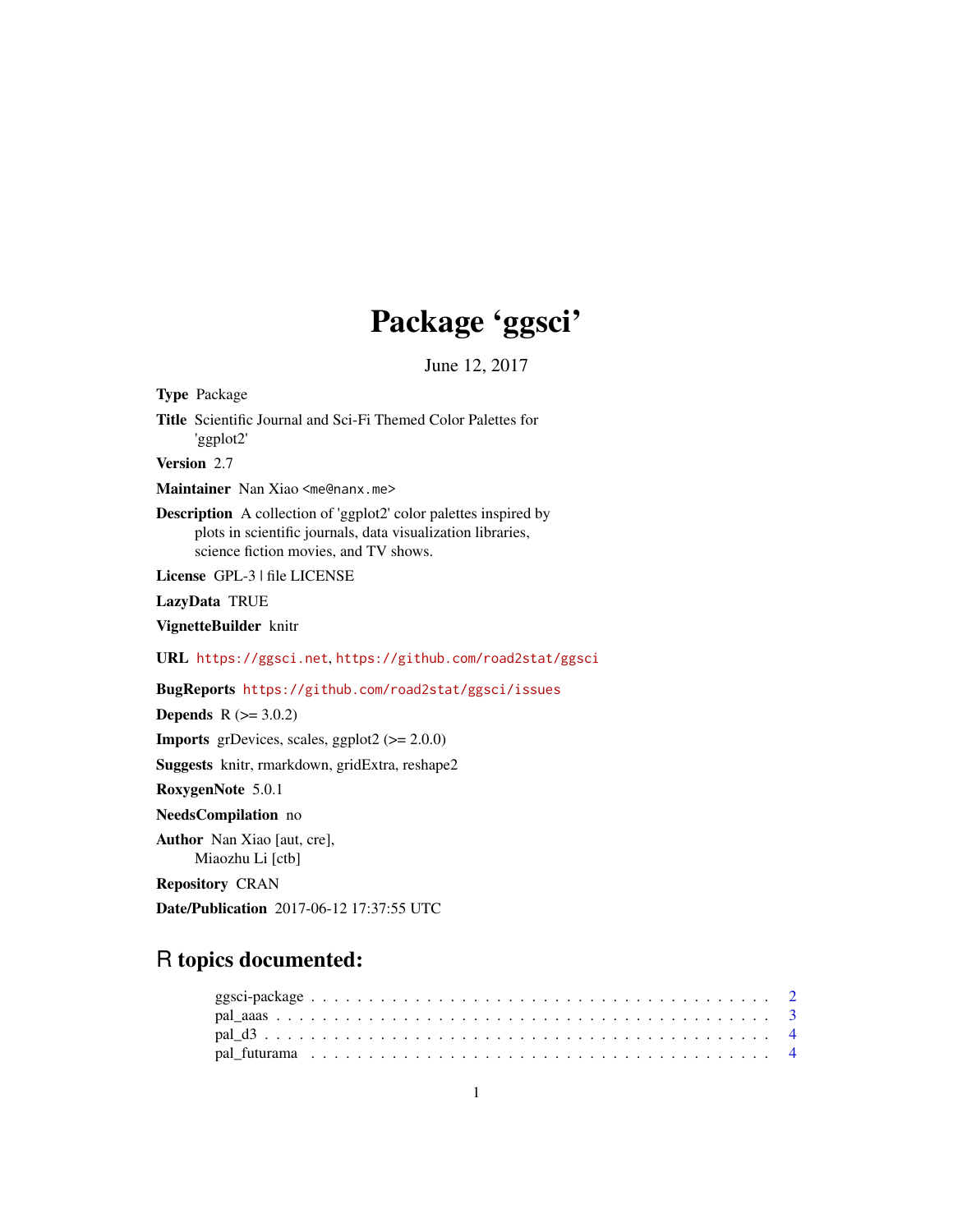<span id="page-1-0"></span>

|       | 5              |
|-------|----------------|
|       | 6              |
|       | 6              |
|       | $\overline{7}$ |
|       | 8              |
|       | 8              |
|       | 9              |
|       | 10             |
|       | 11             |
|       | 11             |
|       | 12             |
|       | 13             |
|       | 13             |
|       | 14             |
|       | 15             |
|       | 15             |
|       | 16             |
|       | 17             |
|       | 18             |
|       | 19             |
|       | 20             |
|       | 21             |
|       | 22             |
|       | 23             |
|       | 24             |
|       | 25             |
|       | 26             |
|       | 27             |
|       | 28             |
|       | 29             |
|       | 30             |
|       | 31             |
|       | 32             |
|       | 33             |
|       | 34             |
| Index | 35             |
|       |                |

ggsci-package *Scientific Journal and Sci-Fi Themed Color Palettes for 'ggplot2'*

#### Description

Scientific Journal and Sci-Fi Themed Color Palettes for 'ggplot2'

#### Details

Opened the vignette via vignette("ggsci").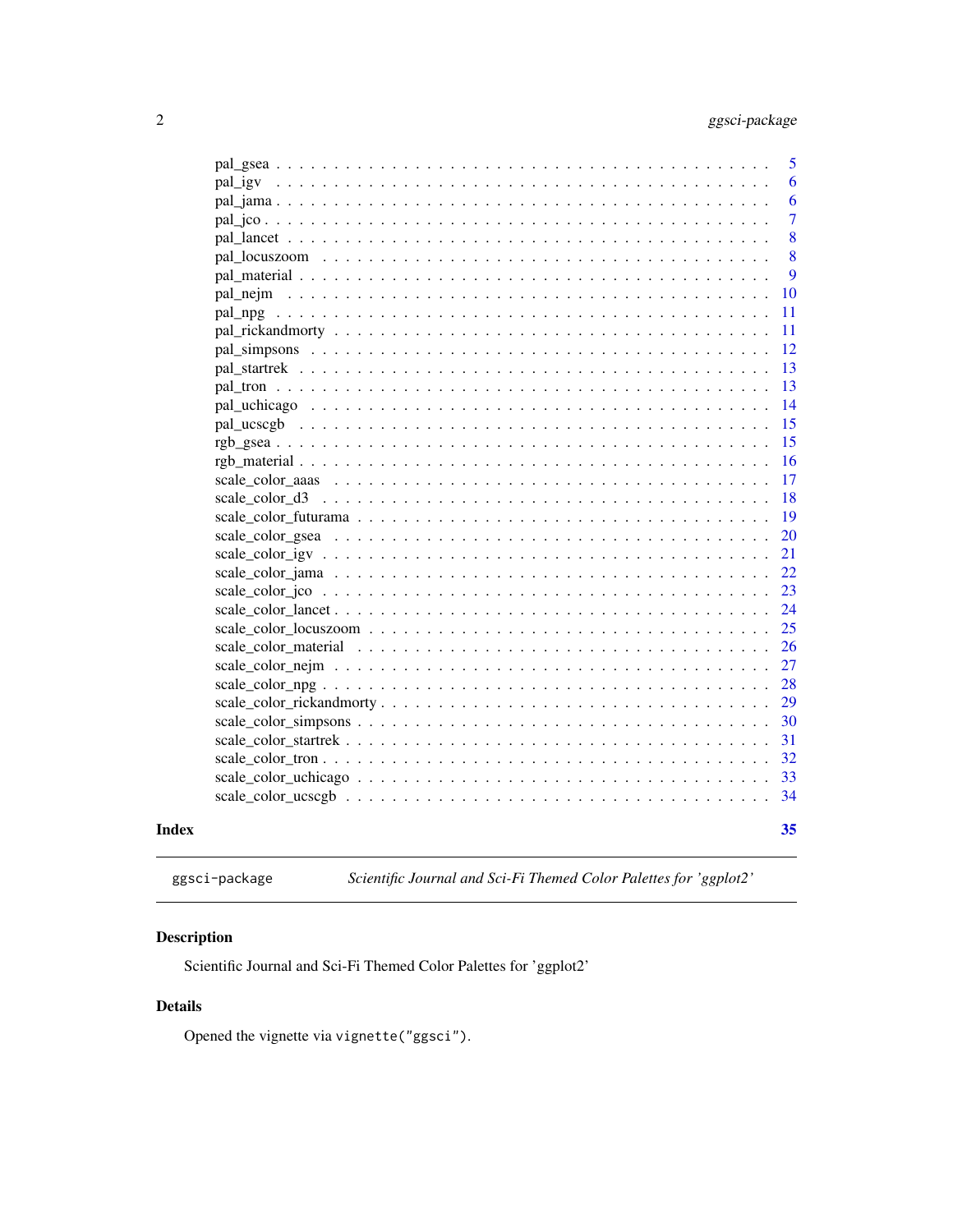#### <span id="page-2-0"></span>pal\_aaas 3

| Package: | ggsci   |
|----------|---------|
| Type:    | Package |
| License: | $GPL-3$ |

#### Author(s)

Nan Xiao <<me@nanx.me>> Miaozhu Li <<miaozhu.li@duke.edu>>

<span id="page-2-1"></span>pal\_aaas *AAAS Journal Color Palettes*

#### Description

Color palettes inspired by plots in journals published by American Association for the Advancement of Science (AAAS), such as *Science* and *Science Translational Medicine*.

#### Usage

```
pal_aaas(palette = c("default"), alpha = 1)
```
#### Arguments

| palette | Palette type. Currently there is one available option: "default" (10-color<br>palette inspired by <i>Science</i> ). |
|---------|---------------------------------------------------------------------------------------------------------------------|
| alpha   | Transparency level, a real number in $(0, 1]$ . See alpha in rgb for details.                                       |

#### Author(s)

Nan Xiao <<me@nanx.me>> | [<https://nanx.me>](https://nanx.me)

```
library("scales")
show_col(pal_aaas("default")(10))
show_col(pal_aaas("default", alpha = 0.6)(10))
```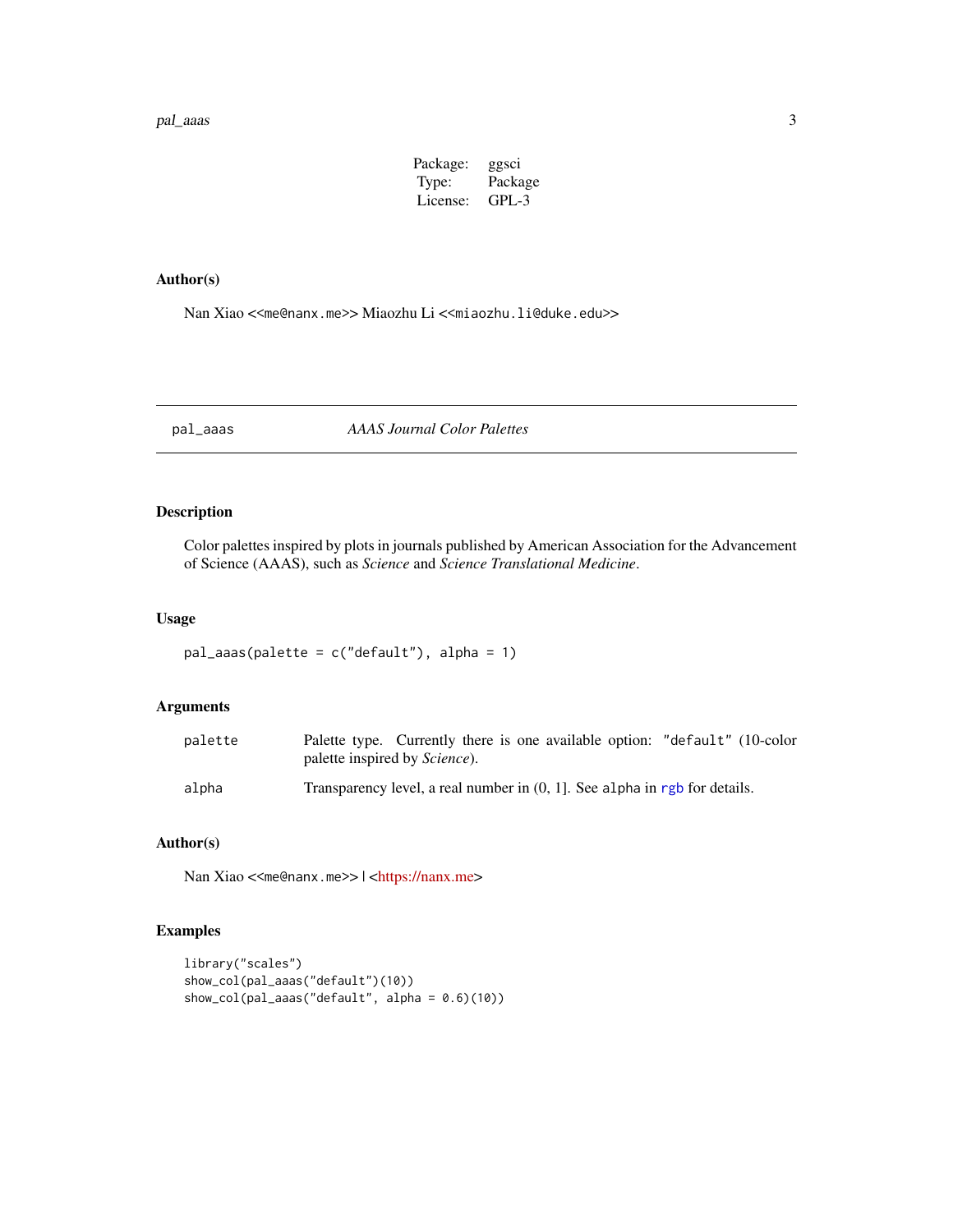<span id="page-3-1"></span><span id="page-3-0"></span>

Color palettes based on the colors used by D3.js.

#### Usage

```
pal_d3(palette = c("category10", "category20", "category20b", "category20c"),
  alpha = 1)
```
#### Arguments

| palette | Palette type. There are 4 available options: "category10" (10-color palette);                              |
|---------|------------------------------------------------------------------------------------------------------------|
|         | "category20" (20-color palette); "category20b" (20-color palette); "category20c"<br>$(20$ -color palette). |
| alpha   | Transparency level, a real number in $(0, 1]$ . See alpha in rgb for details.                              |

#### Author(s)

Nan Xiao <<me@nanx.me>> | [<https://nanx.me>](https://nanx.me)

#### References

<https://github.com/d3/d3-3.x-api-reference/blob/master/Ordinal-Scales.md>

#### Examples

```
library("scales")
show_col(pal_d3("category10")(10))
show_col(pal_d3("category20")(20))
show_col(pal_d3("category20b")(20))
show_col(pal_d3("category20c")(20))
```
<span id="page-3-2"></span>pal\_futurama *The Futurama Color Palettes*

#### Description

Color palettes inspired by the colors used in *Futurama*.

#### Usage

```
pal_futurama(palette = c("planetexpress"), alpha = 1)
```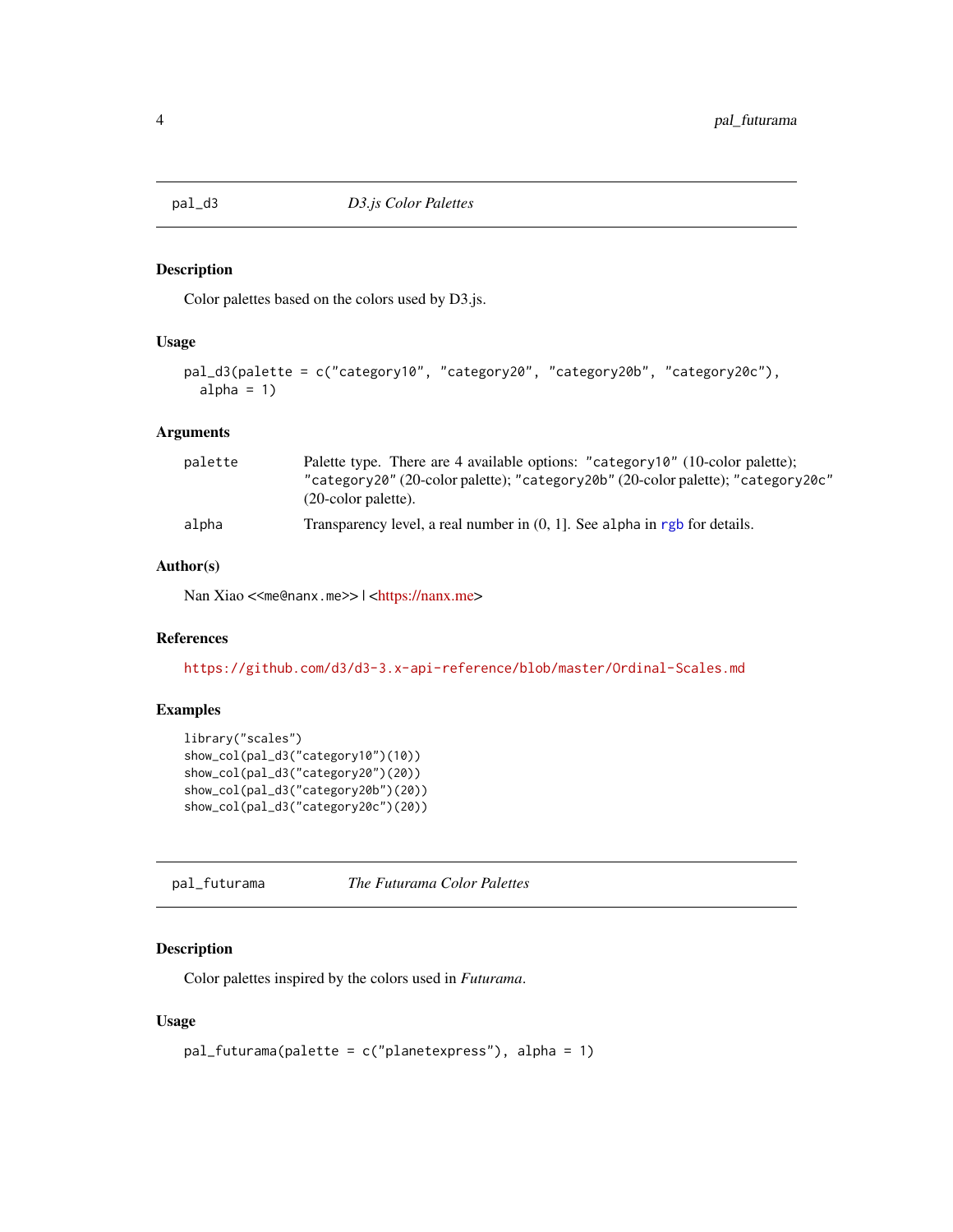#### <span id="page-4-0"></span>pal\_gsea 5

#### Arguments

| palette | Palette type. Currently there is one available option: "planetexpress" (12-<br>color palette). |
|---------|------------------------------------------------------------------------------------------------|
| alpha   | Transparency level, a real number in $(0, 1]$ . See alpha in rgb for details.                  |

#### Author(s)

Nan Xiao <<me@nanx.me>> | [<https://nanx.me>](https://nanx.me)

#### Examples

```
library("scales")
show_col(pal_futurama("planetexpress")(12))
show_col(pal_futurama("planetexpress", alpha = 0.6)(12))
```
<span id="page-4-1"></span>pal\_gsea *The GSEA GenePattern Color Palettes*

#### Description

Color palette inspired by the colors used in the heatmaps plotted by GSEA GenePattern.

#### Usage

```
pal_gsea(palette = c("default"), n = 12, alpha = 1, reverse = FALSE)
```
#### Arguments

| palette | Palette type. Currently there is one available option: "default" (continuous<br>palette with 12 base colors). |
|---------|---------------------------------------------------------------------------------------------------------------|
| n       | Number of individual colors to be generated.                                                                  |
| alpha   | Transparency level, a real number in $(0, 1]$ . See alpha in rgb for details.                                 |
| reverse | Logical. Should the order of the colors be reversed?                                                          |

#### Author(s)

Nan Xiao <<me@nanx.me>> | [<https://nanx.me>](https://nanx.me)

```
library("scales")
show_col(pal_gsea("default")(12))
show_col(pal_gsea("default", n = 30, alpha = 0.6, reverse = TRUE)(30))
```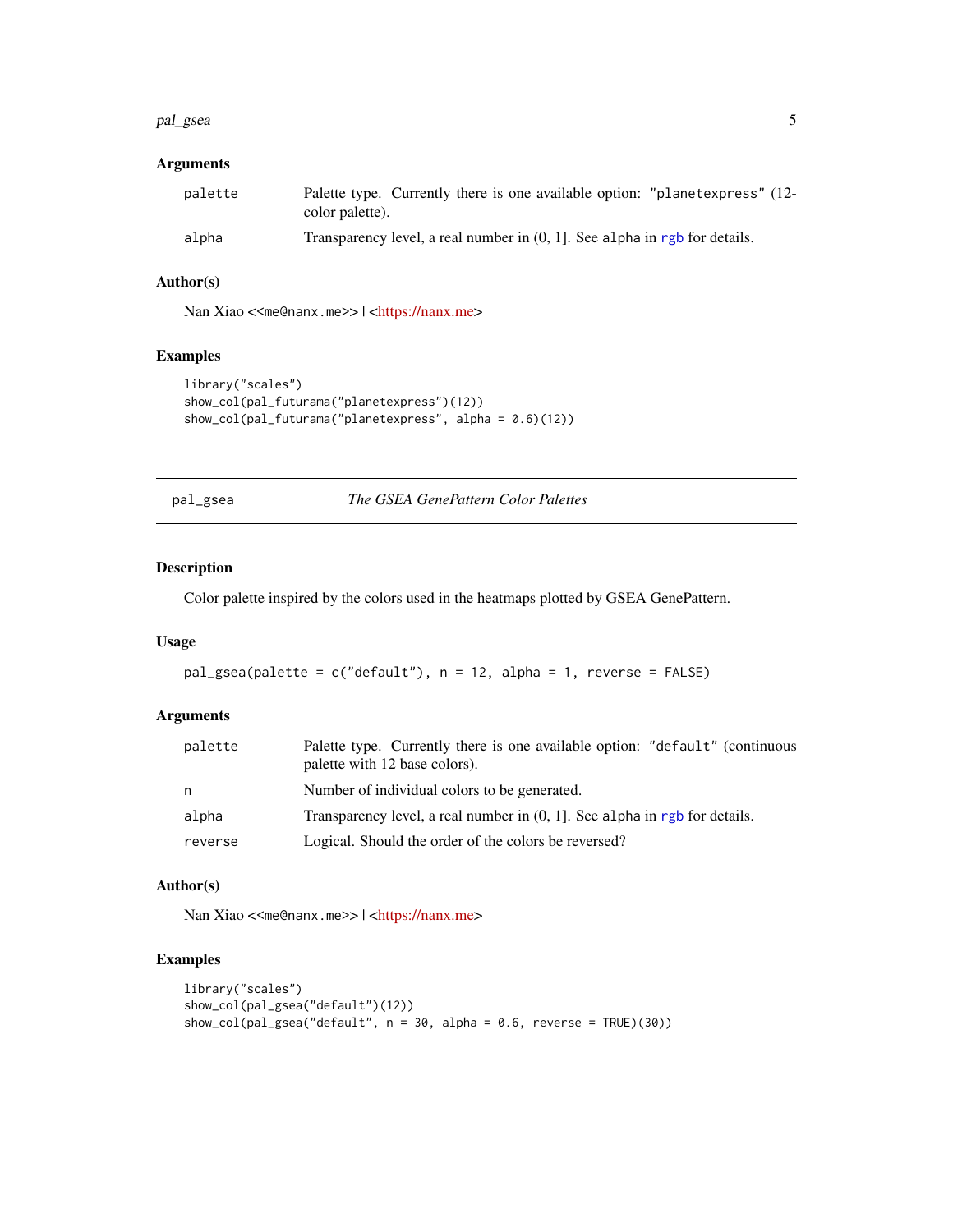<span id="page-5-1"></span><span id="page-5-0"></span>

Color palettes based on the colors used by Integrative Genomics Viewer (IGV).

#### Usage

```
pal_igv(palette = c("default", "alternating"), alpha = 1)
```
#### Arguments

| palette | Palette type. There are two available options: "default" (51-color palette);  |
|---------|-------------------------------------------------------------------------------|
|         | "alternating" (2-color palette).                                              |
| alpha   | Transparency level, a real number in $(0, 1]$ . See alpha in rgb for details. |

#### Author(s)

Nan Xiao <<me@nanx.me>> | [<https://nanx.me>](https://nanx.me)

#### References

James T. Robinson, Helga Thorvaldsd\'ottir, Wendy Winckler, Mitchell Guttman, Eric S. Lander, Gad Getz, Jill P. Mesirov. Integrative Genomics Viewer. *Nature Biotechnology* 29, 24–26 (2011).

#### Examples

```
library("scales")
show_col(pal_igv("default")(51))
show_col(pal_igv("alternating")(2))
```
<span id="page-5-2"></span>pal\_jama *Journal of the American Medical Association Color Palettes*

#### Description

Color palette inspired by plots in *The Journal of the American Medical Association*.

#### Usage

pal\_jama(palette = c("default"), alpha = 1)

#### Arguments

| palette | Palette type. Currently there is one available option: "default" (7-color palette). |
|---------|-------------------------------------------------------------------------------------|
| alpha   | Transparency level, a real number in $(0, 1]$ . See alpha in rgb for details.       |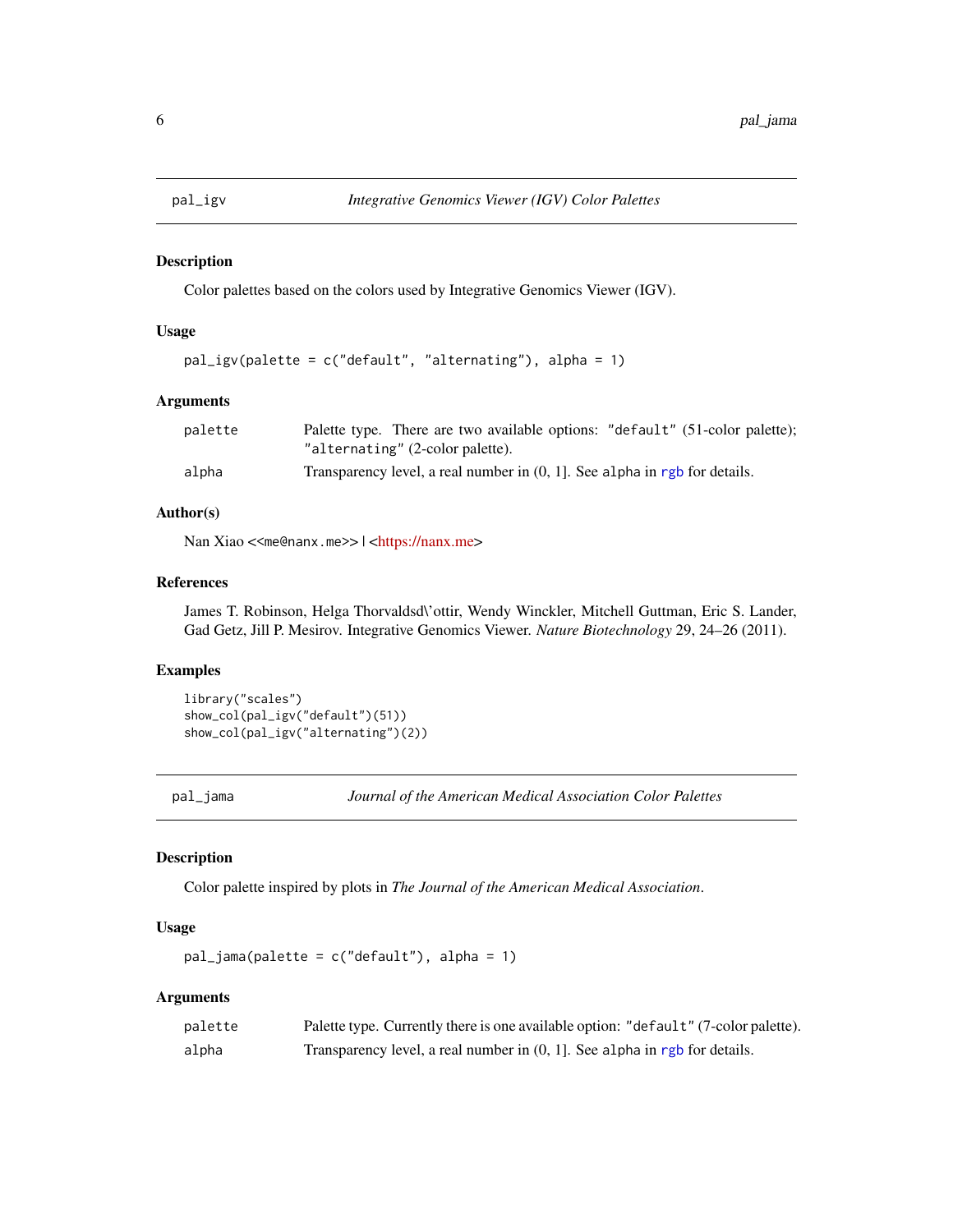#### <span id="page-6-0"></span>pal\_jco 7

#### Author(s)

Nan Xiao <<me@nanx.me>> | [<https://nanx.me>](https://nanx.me)

#### Examples

```
library("scales")
show_col(pal_jama("default")(7))
show_col(pal_jama("default", alpha = 0.6)(7))
```
#### <span id="page-6-1"></span>pal\_jco *Journal of Clinical Oncology Color Palettes*

#### Description

Color palette inspired by plots in *Journal of Clinical Oncology*.

#### Usage

```
pal_jco(palette = c("default"), alpha = 1)
```
#### Arguments

| palette | Palette type. Currently there is one available option: "default" (10-color<br>palette). |
|---------|-----------------------------------------------------------------------------------------|
| alpha   | Transparency level, a real number in $(0, 1)$ . See alpha in rgb for details.           |

#### Author(s)

Nan Xiao <<me@nanx.me>> | [<https://nanx.me>](https://nanx.me)

```
library("scales")
show_col(pal_jco("default")(10))
show_col(pal_jco("default", alpha = 0.6)(10))
```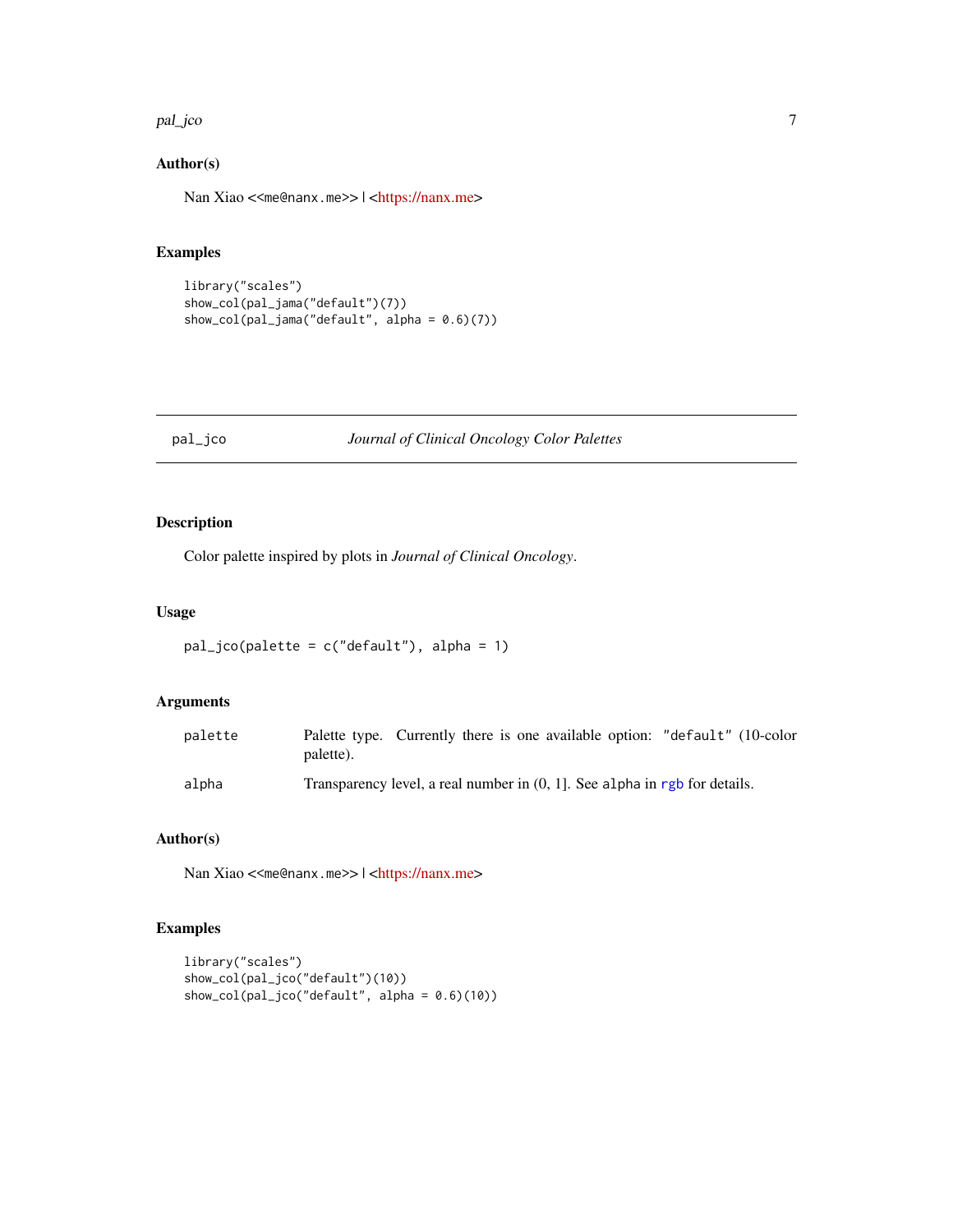<span id="page-7-1"></span><span id="page-7-0"></span>

Color palettes inspired by plots in Lancet journals, such as *Lancet Oncology*.

#### Usage

```
pal\_lancet(palette = c("lanonc"), alpha = 1)
```
#### Arguments

| palette | Palette type. Currently there is one available option: "Lanonc" (9-color palette |
|---------|----------------------------------------------------------------------------------|
|         | inspired by <i>Lancet Oncology</i> ).                                            |
| alpha   | Transparency level, a real number in $(0, 1)$ . See alpha in rgb for details.    |

#### Author(s)

Nan Xiao <<me@nanx.me>> | [<https://nanx.me>](https://nanx.me)

#### Examples

```
library("scales")
show_col(pal_lancet("lanonc")(9))
show_col(pal_lancet("lanonc", alpha = 0.6)(9))
```
<span id="page-7-2"></span>pal\_locuszoom *LocusZoom Color Palette*

#### Description

Color palettes based on the colors used by LocusZoom.

#### Usage

```
pal_locuszoom(palette = c("default"), alpha = 1)
```
#### Arguments

| palette | Palette type. Currently there is one available option: "default" (7-color palette). |
|---------|-------------------------------------------------------------------------------------|
| alpha   | Transparency level, a real number in $(0, 1]$ . See alpha in rgb for details.       |

#### Author(s)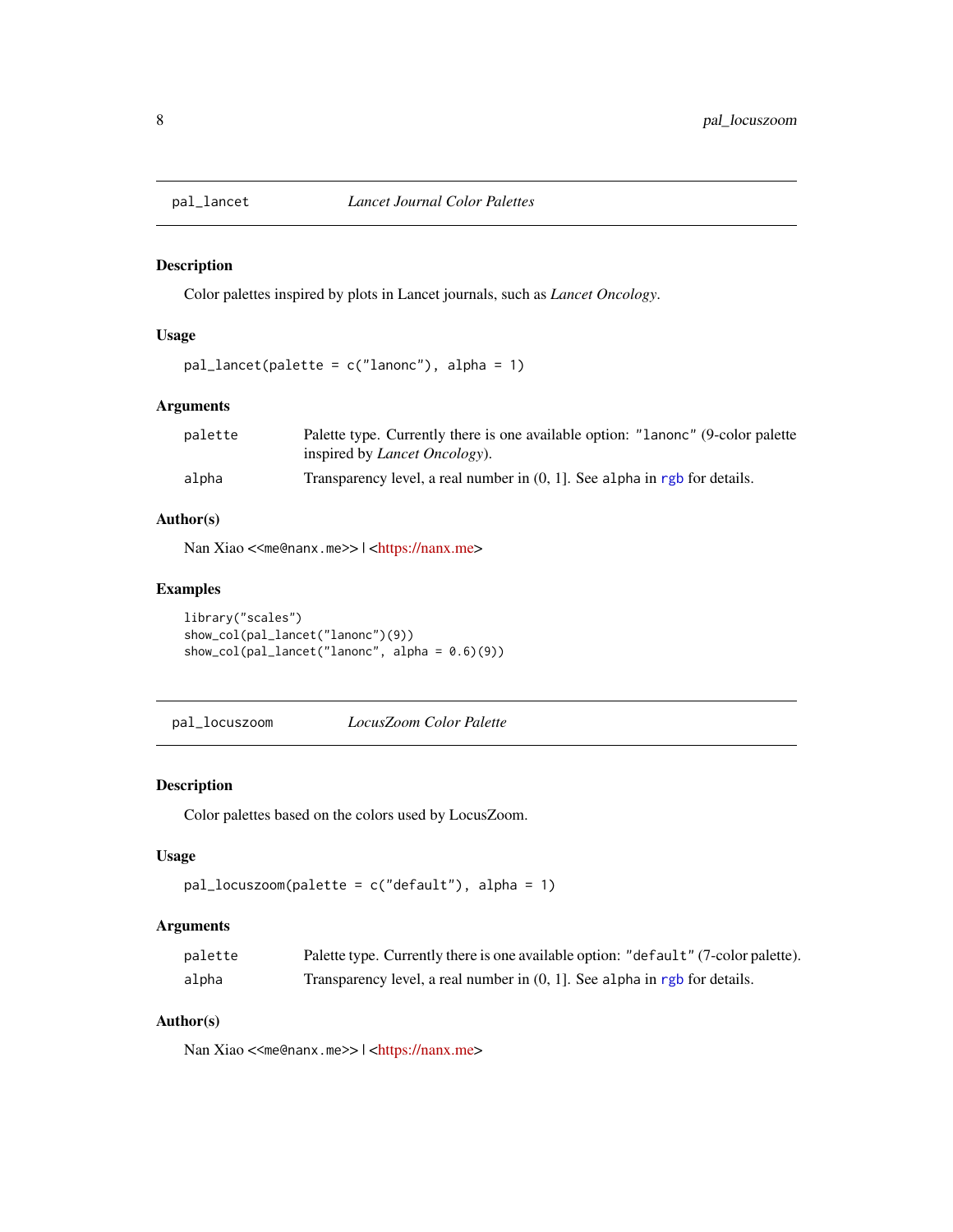#### <span id="page-8-0"></span>pal\_material 9

#### References

Pruim, Randall J., et al. (2010). LocusZoom: regional visualization of genome-wide association scan results. *Bioinformatics*, 26(18), 2336–2337.

#### Examples

```
library("scales")
show_col(pal_locuszoom("default")(7))
show_col(pal_locuszoom("default", alpha = 0.6)(7))
```
<span id="page-8-1"></span>pal\_material *Material Design Color Palettes*

#### Description

The Material Design color palettes.

#### Usage

```
pal_material(palette = c("red", "pink", "purple", "deep-purple", "indigo",
  "blue", "light-blue", "cyan", "teal", "green", "light-green", "lime",
  "yellow", "amber", "orange", "deep-orange", "brown", "grey", "blue-grey"),
 n = 10, alpha = 1, reverse = FALSE)
```
#### Arguments

palette Palette type. There are 19 available options:

• "red"

- "pink"
- "purple"
- "deep-purple"
- "indigo"
- "blue"
- 
- "light-blue"
- "cyan"
- "teal"
- "green"
- "light-green"
- "lime"
- "yellow"
- "amber"
- "orange",
- "deep-orange"
- "brown"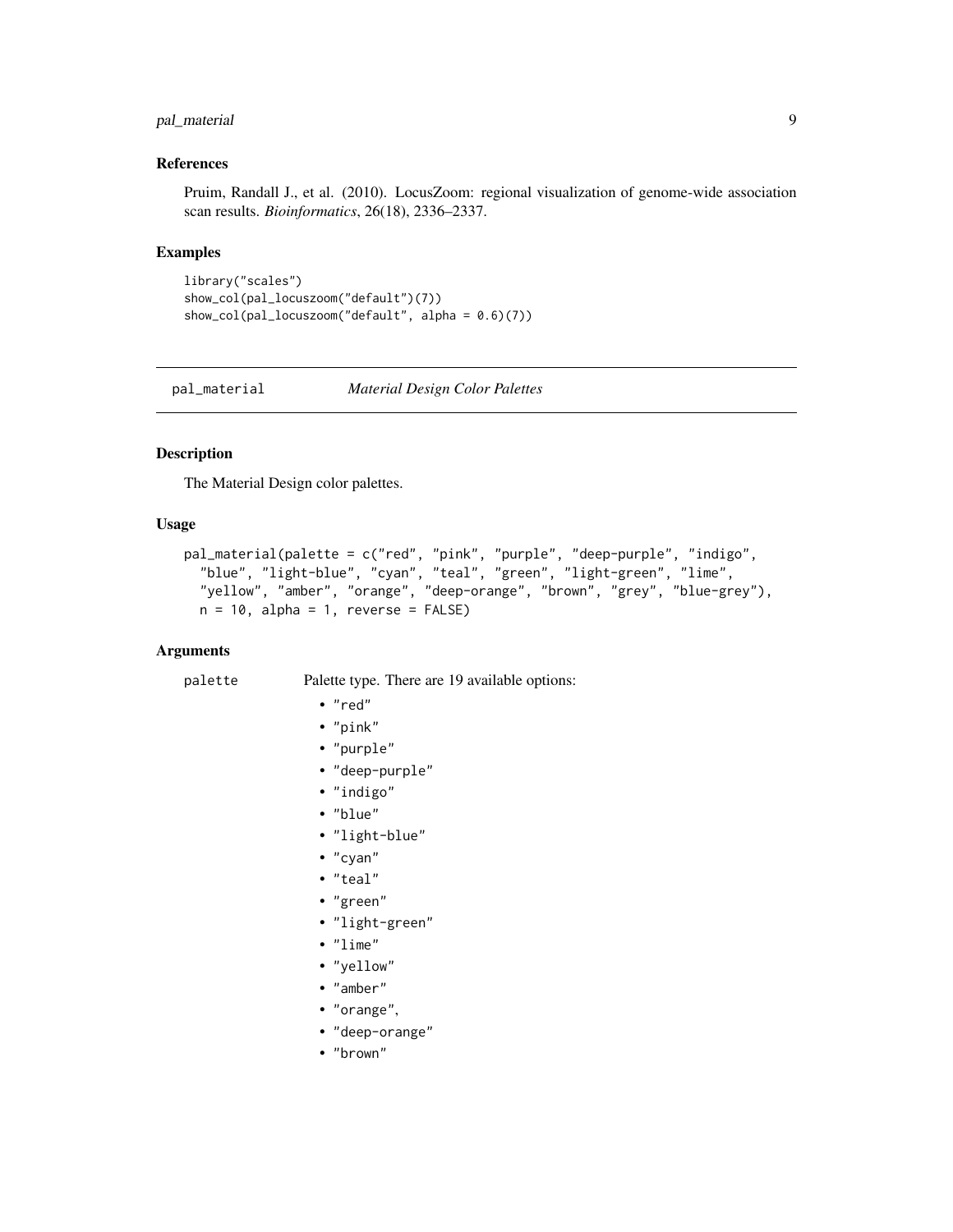<span id="page-9-0"></span>

|         | $\cdot$ "grey"                                                                |
|---------|-------------------------------------------------------------------------------|
|         | • "blue-grey"                                                                 |
|         | See the material design color guidelines for details.                         |
| n       | Number of individual colors to be generated.                                  |
| alpha   | Transparency level, a real number in $(0, 1]$ . See alpha in rgb for details. |
| reverse | Logical. Should the order of the colors be reversed?                          |

#### Author(s)

Nan Xiao <<me@nanx.me>> | [<https://nanx.me>](https://nanx.me)

#### Examples

```
library("scales")
show_col(pal_material("indigo")(10))
show_col(pal_material("indigo", n = 30, alpha = 0.6, reverse = TRUE)(30))
```
<span id="page-9-1"></span>pal\_nejm *NEJM Color Palettes*

#### Description

Color palette inspired by plots in *The New England Journal of Medicine*.

#### Usage

```
pal_nejm(palette = c("default"), alpha = 1)
```
#### Arguments

| palette | Palette type. Currently there is one available option: "default" (8-color palette). |
|---------|-------------------------------------------------------------------------------------|
| alpha   | Transparency level, a real number in $(0, 1]$ . See alpha in rgb for details.       |

#### Author(s)

Nan Xiao <<me@nanx.me>> | [<https://nanx.me>](https://nanx.me)

```
library("scales")
show_col(pal_nejm("default")(8))
show_col(pal_nejm("default", alpha = 0.6)(8))
```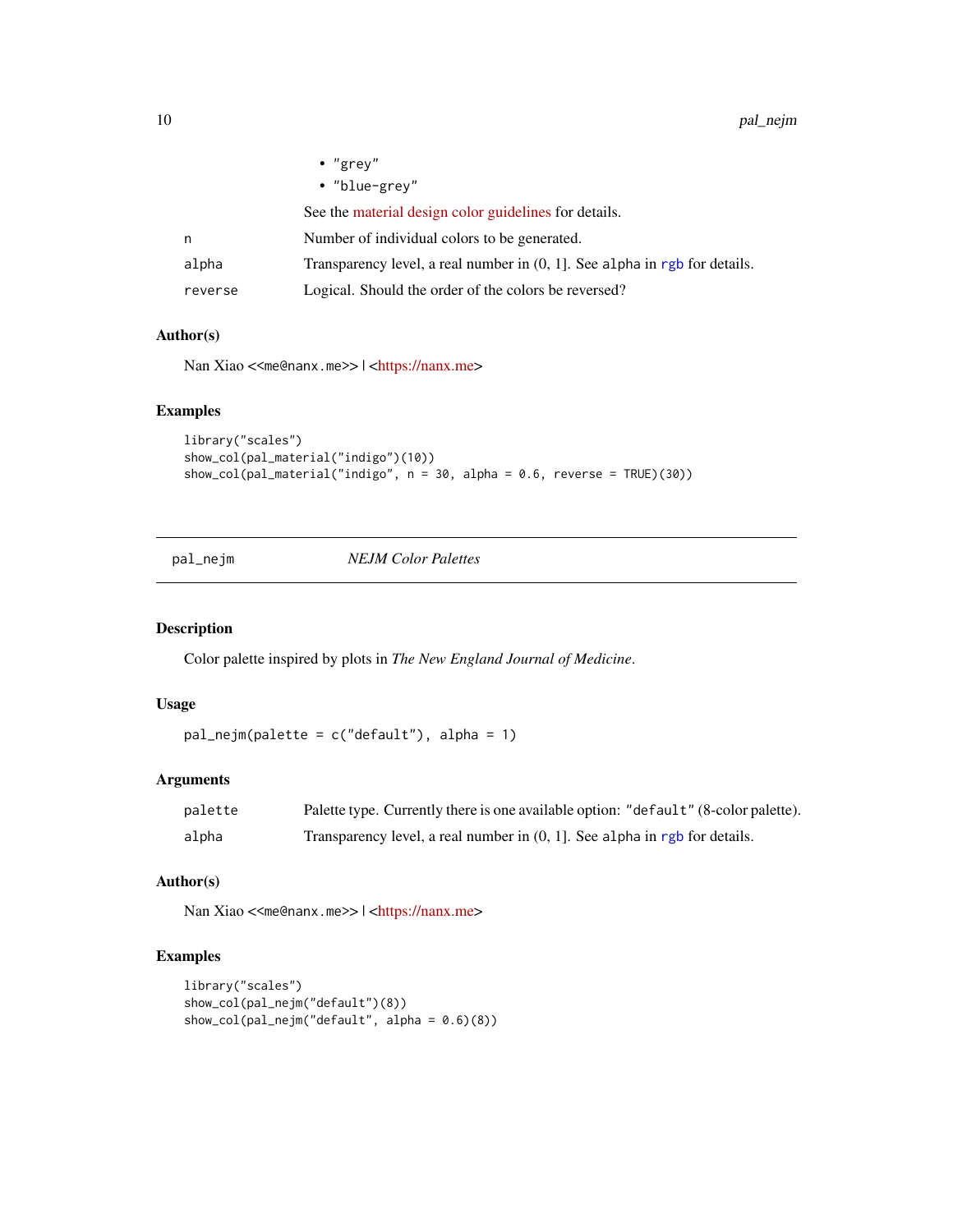<span id="page-10-1"></span><span id="page-10-0"></span>

Color palettes inspired by plots in journals published by Nature Publishing Group, such as *Nature Reviews Cancer*.

#### Usage

pal\_npg(palette = c("nrc"), alpha = 1)

#### Arguments

| palette | Palette type. Currently there is one available option: "nrc" (10-color palette<br>inspired by <i>Nature Reviews Cancer</i> ). |
|---------|-------------------------------------------------------------------------------------------------------------------------------|
| alpha   | Transparency level, a real number in $(0, 1)$ . See alpha in rgb for details.                                                 |

#### Author(s)

Nan Xiao <<me@nanx.me>> | [<https://nanx.me>](https://nanx.me)

#### Examples

library("scales") show\_col(pal\_npg("nrc")(10)) show\_col(pal\_npg("nrc", alpha =  $0.6$ )(10))

<span id="page-10-2"></span>pal\_rickandmorty *Rick and Morty Color Palettes*

#### Description

Color palettes inspired by the colors used in *Rick and Morty*.

#### Usage

```
pal_rickandmorty(palette = c("schwifty"), alpha = 1)
```
#### Arguments

| palette |                                                                               | Palette type. Currently there is one available option: "schwifty" (12-color |
|---------|-------------------------------------------------------------------------------|-----------------------------------------------------------------------------|
|         | palette).                                                                     |                                                                             |
| alpha   | Transparency level, a real number in $(0, 1)$ . See alpha in rgb for details. |                                                                             |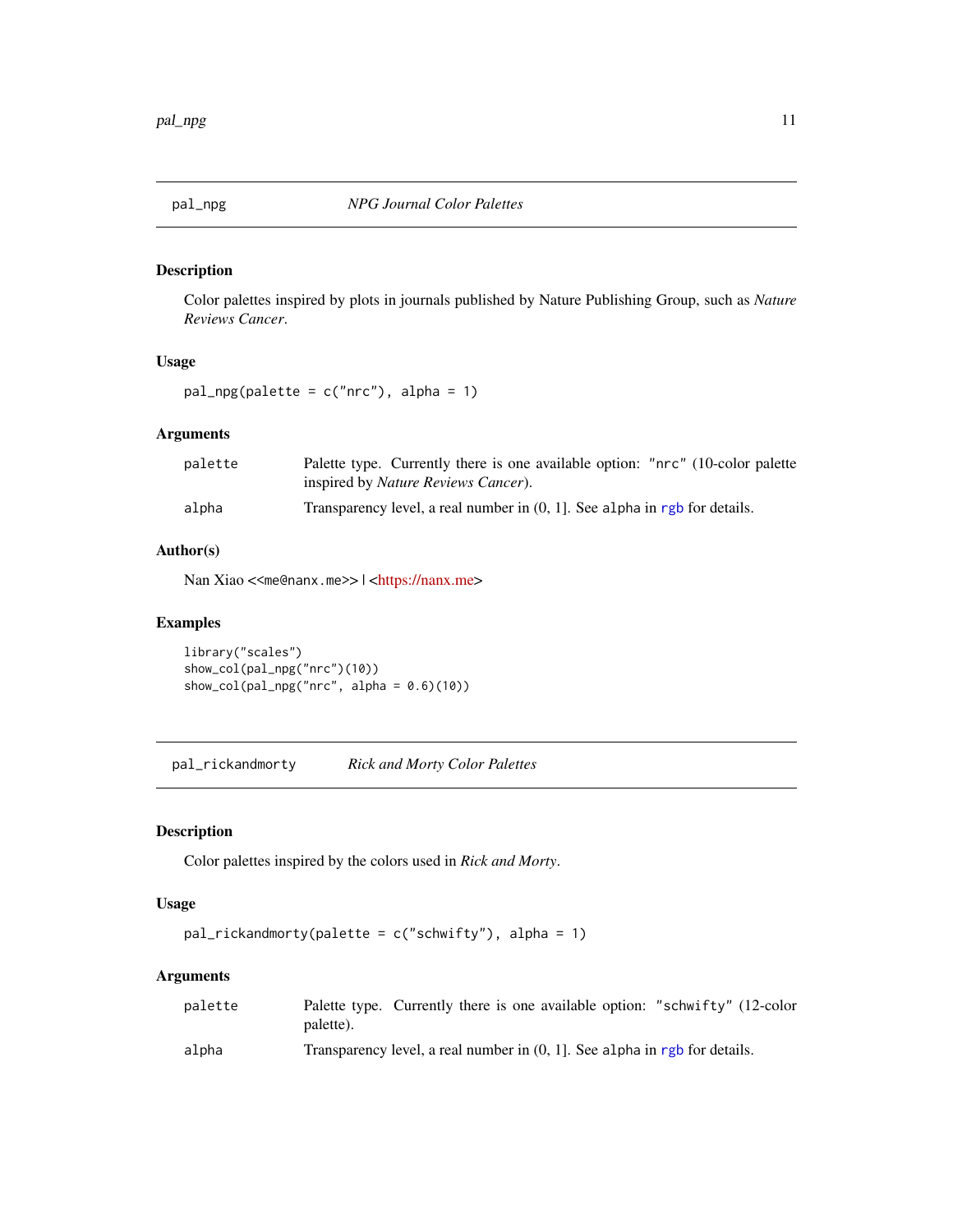#### Author(s)

Nan Xiao <<me@nanx.me>> | [<https://nanx.me>](https://nanx.me)

#### Examples

```
library("scales")
show_col(pal_rickandmorty("schwifty")(12))
show_col(pal_rickandmorty("schwifty", alpha = 0.6)(12))
```
#### <span id="page-11-1"></span>pal\_simpsons *The Simpsons Color Palettes*

#### Description

Color palettes inspired by the colors used in *The Simpsons*.

#### Usage

```
pal_simpsons(palette = c("springfield"), alpha = 1)
```
#### Arguments

| palette | Palette type. Currently there is one available option: "springfield" (16-color<br>palette). |
|---------|---------------------------------------------------------------------------------------------|
| alpha   | Transparency level, a real number in $(0, 1)$ . See alpha in rgb for details.               |

#### Author(s)

Nan Xiao <<me@nanx.me>> | [<https://nanx.me>](https://nanx.me)

```
library("scales")
show_col(pal_simpsons("springfield")(16))
show_col(pal_simpsons("springfield", alpha = (0.6)(16))
```
<span id="page-11-0"></span>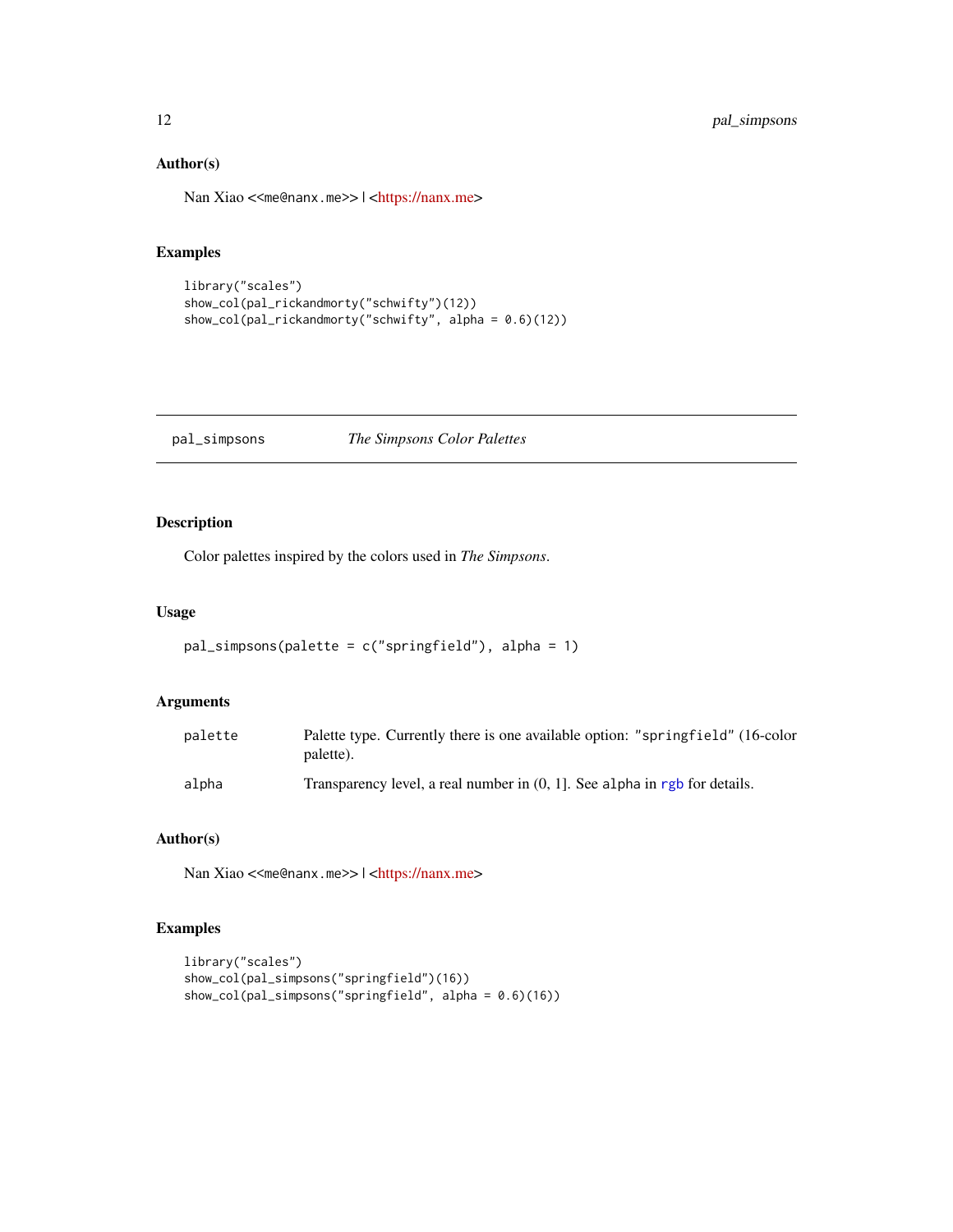<span id="page-12-1"></span><span id="page-12-0"></span>

Color palettes inspired by the colors used in *Star Trek*.

#### Usage

```
pal_startrek(palette = c("uniform"), alpha = 1)
```
#### Arguments

| palette | Palette type. Currently there is one available option: "uniform" (7-color palette). |
|---------|-------------------------------------------------------------------------------------|
| alpha   | Transparency level, a real number in $(0, 1]$ . See alpha in rgb for details.       |

#### Author(s)

Nan Xiao <<me@nanx.me>> | [<https://nanx.me>](https://nanx.me)

### Examples

```
library("scales")
show_col(pal_startrek("uniform")(7))
show_col(pal_startrek("uniform", alpha = 0.6)(7))
```
<span id="page-12-2"></span>pal\_tron *Tron Legacy Color Palettes*

#### Description

Color palettes inspired by the colors used in *Tron Legacy*.

#### Usage

```
pal_tron(palette = c("legacy"), alpha = 1)
```
#### Arguments

| palette | Palette type. Currently there is one available option: "legacy" (7-color palette). |
|---------|------------------------------------------------------------------------------------|
| alpha   | Transparency level, a real number in $(0, 1]$ . See alpha in rgb for details.      |

#### Author(s)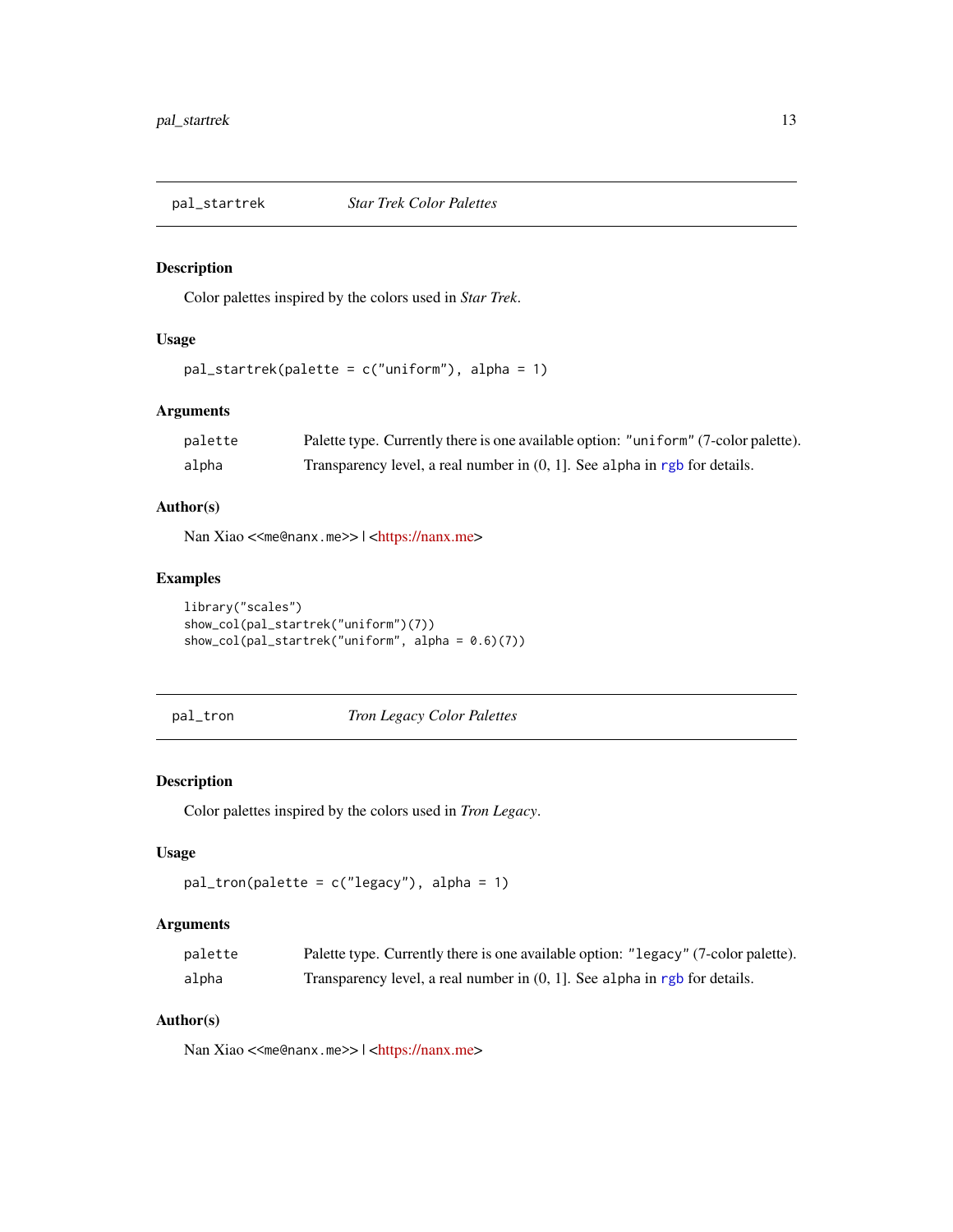#### Examples

```
library("scales")
show_col(pal_tron("legacy")(7))
show_col(pal_tron("legacy", alpha = 0.6)(7))
```
<span id="page-13-1"></span>pal\_uchicago *The University of Chicago Color Palettes*

#### Description

Color palettes based on the colors used by The University of Chicago.

#### Usage

```
pal_uchicago(palette = c("default", "light", "dark"), alpha = 1)
```
#### Arguments

| palette | Palette type. There are 3 available options: "default" (9-color palette); "light"<br>(9-color light palette); "dark" (9-color dark palette). |
|---------|----------------------------------------------------------------------------------------------------------------------------------------------|
| alpha   | Transparency level, a real number in $(0, 1]$ . See alpha in rgb for details.                                                                |

#### Author(s)

Nan Xiao <<me@nanx.me>> | [<https://nanx.me>](https://nanx.me)

#### References

<http://communications.uchicago.edu/identity/color-palette>

```
library("scales")
show_col(pal_uchicago("default")(9))
show_col(pal_uchicago("light")(9))
show_col(pal_uchicago("dark")(9))
```
<span id="page-13-0"></span>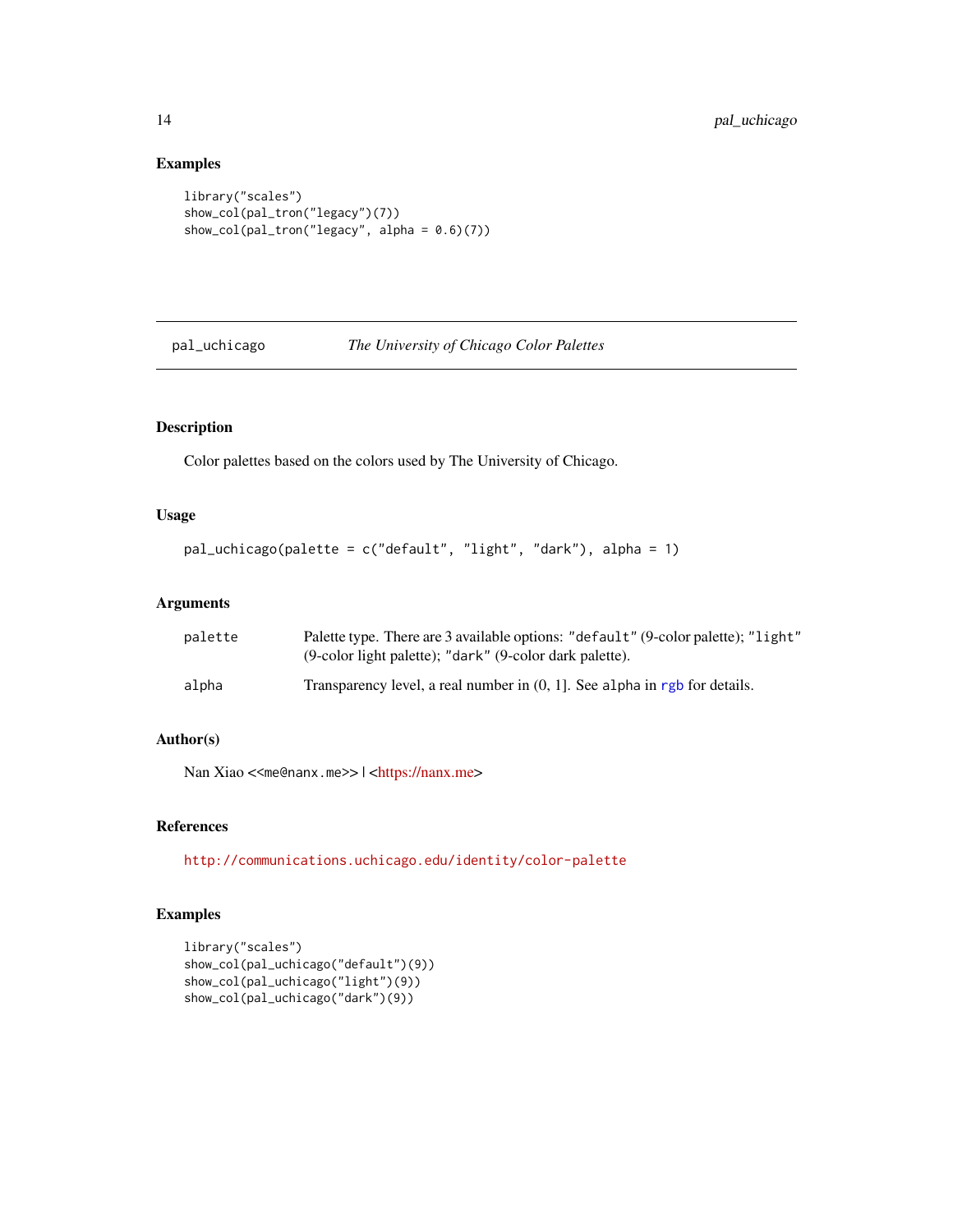<span id="page-14-1"></span><span id="page-14-0"></span>

Color palette from UCSC Genome Browser chromosome colors.

#### Usage

```
pal_ucscgb(palette = c("default"), alpha = 1)
```
#### Arguments

| palette | Palette type. Currently there is one available option: "default" (26-color    |  |  |  |
|---------|-------------------------------------------------------------------------------|--|--|--|
|         | palette).                                                                     |  |  |  |
| alpha   | Transparency level, a real number in $(0, 1)$ . See alpha in rgb for details. |  |  |  |

#### Author(s)

Nan Xiao <<me@nanx.me>> | [<https://nanx.me>](https://nanx.me)

#### Examples

```
library("scales")
show_col(pal_ucscgb("default")(26))
show_col(pal_ucscgb("default", alpha = 0.6)(26))
```

```
rgb_gsea The GSEA GenePattern Color Palettes
```
#### Description

Color palette inspired by the colors used in the heatmaps plotted by GSEA GenePattern.

#### Usage

```
rgb_gsea(palette = c("default"), n = 12, alpha = 1, reverse = FALSE)
```
#### Arguments

| palette | Palette type. Currently there is one available option: "default" (continuous<br>palette with 12 base colors). |
|---------|---------------------------------------------------------------------------------------------------------------|
| n       | Number of individual colors to be generated.                                                                  |
| alpha   | Transparency level, a real number in $(0, 1)$ . See alpha in rgb for details.                                 |
| reverse | Logical. Should the order of the colors be reversed?                                                          |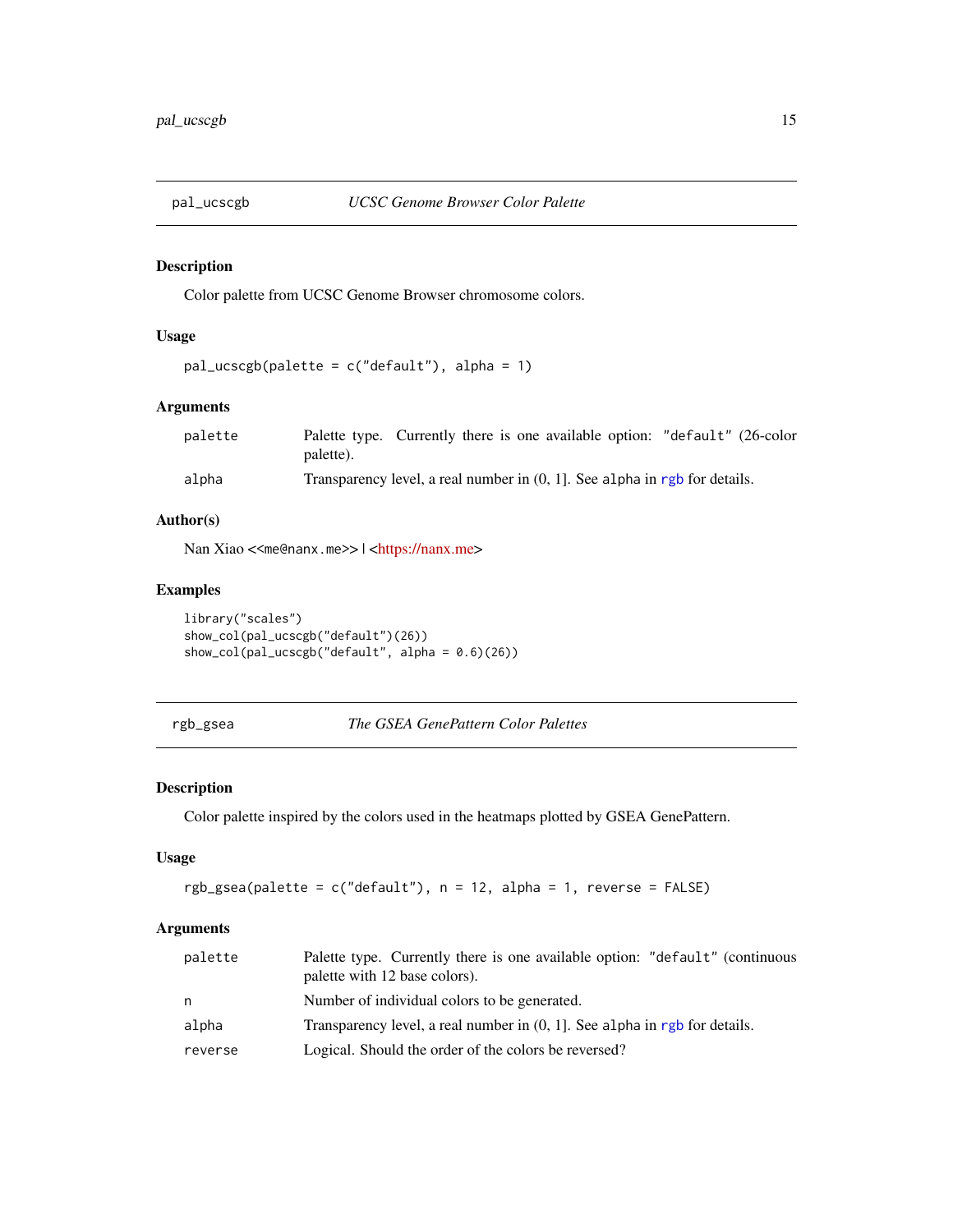#### <span id="page-15-0"></span>Note

The 12 base colors used in this palette are derived from [this document.](ftp://ftp.broad.mit.edu/pub/genepattern/modules/HeatMapImage/broad.mit.edu:cancer.software.genepattern.module.analysis/00032/6/HeatMapImage.pdf)

#### Author(s)

Nan Xiao <<me@nanx.me>> | [<https://nanx.me>](https://nanx.me)

#### Examples

```
library("scales")
show_col(pal_gsea("default")(12))
show_col(pal_gsea("default", n = 30, alpha = 0.6, reverse = TRUE)(30))
```
rgb\_material *Material Design Color Palettes*

#### Description

The Material Design color palettes.

#### Usage

```
rgb_material(palette = c("red", "pink", "purple", "deep-purple", "indigo",
  "blue", "light-blue", "cyan", "teal", "green", "light-green", "lime",
  "yellow", "amber", "orange", "deep-orange", "brown", "grey", "blue-grey"),
 n = 10, alpha = 1, reverse = FALSE)
```
#### Arguments

palette Palette type. There are 19 available options:

- "red"
- "pink"
- "purple"
- "deep-purple"
- "indigo"
- "blue"
- "light-blue"
- "cyan"
- "teal"
- "green"
- "light-green"
- "lime"
- "yellow"
- "amber"
- "orange",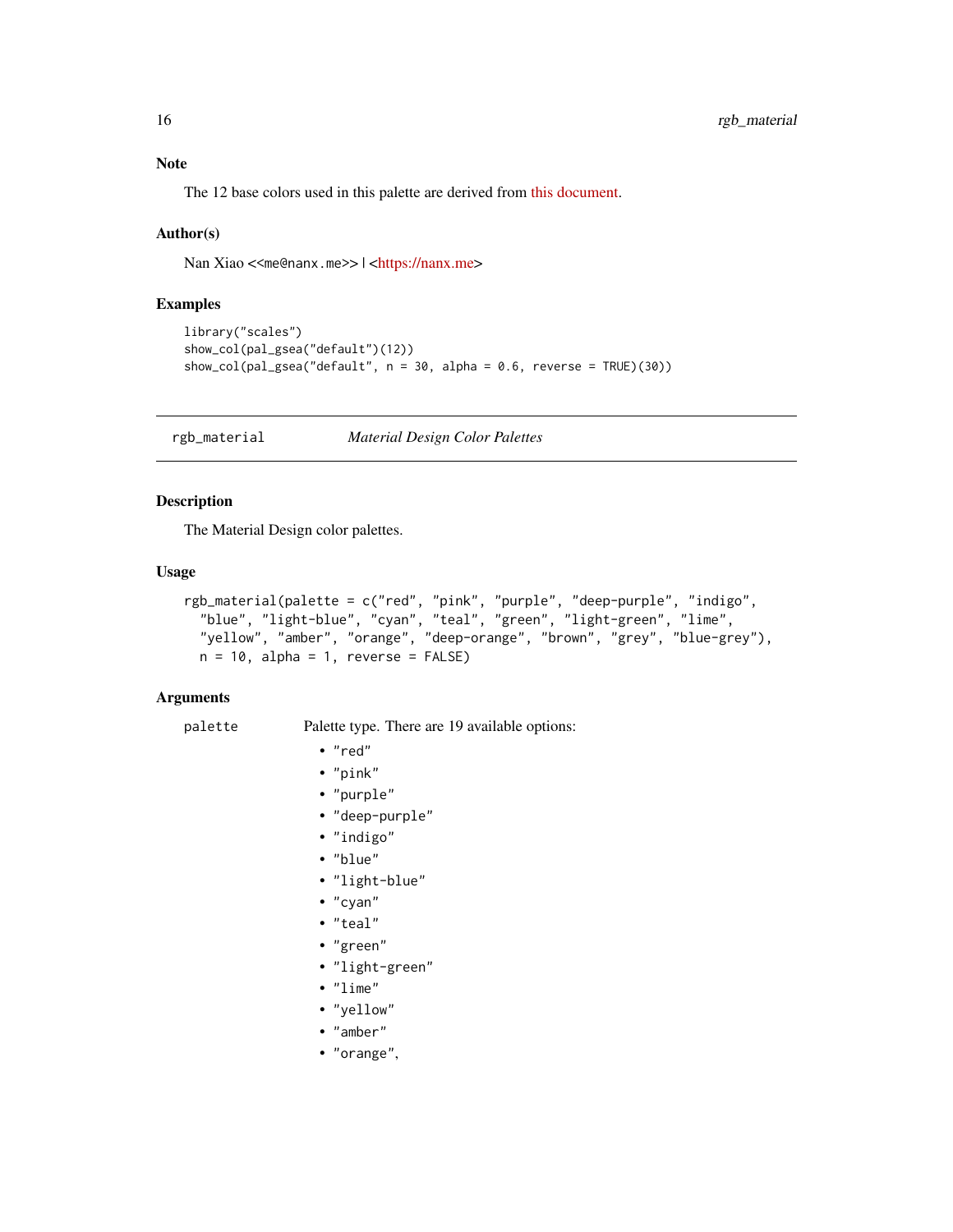<span id="page-16-0"></span>

|         | • "deep-orange"                                                               |
|---------|-------------------------------------------------------------------------------|
|         | $\cdot$ "brown"                                                               |
|         | $\cdot$ "grey"                                                                |
|         | • "blue-grey"                                                                 |
|         | See the material design color guidelines for details.                         |
| n       | Number of individual colors to be generated.                                  |
| alpha   | Transparency level, a real number in $(0, 1]$ . See alpha in rgb for details. |
| reverse | Logical. Should the order of the colors be reversed?                          |

#### Author(s)

Nan Xiao <<me@nanx.me>> | [<https://nanx.me>](https://nanx.me)

#### References

<https://material.io/guidelines/style/color.html>

#### Examples

```
library("scales")
show_col(pal_material("indigo")(10))
show_col(pal_material("indigo", n = 30, alpha = 0.6, reverse = TRUE)(30))
```
scale\_color\_aaas *AAAS Journal Color Scales*

#### Description

See [pal\\_aaas](#page-2-1) for details.

#### Usage

```
scale_color_aaas(palette = c("default"), alpha = 1, ...)
```

```
scale_colour_aaas(palette = c("default"), alpha = 1, ...)
```

```
scale_fill_aaas(palette = c("default"), alpha = 1, ...)
```
#### Arguments

| palette   | Palette type. Currently there is one available option: "default" (10-color<br>palette inspired by <i>Science</i> ). |
|-----------|---------------------------------------------------------------------------------------------------------------------|
| alpha     | Transparency level, a real number in $(0, 1)$ . See alpha in rgb for details.                                       |
| $\ddotsc$ | additional parameters for discrete_scale                                                                            |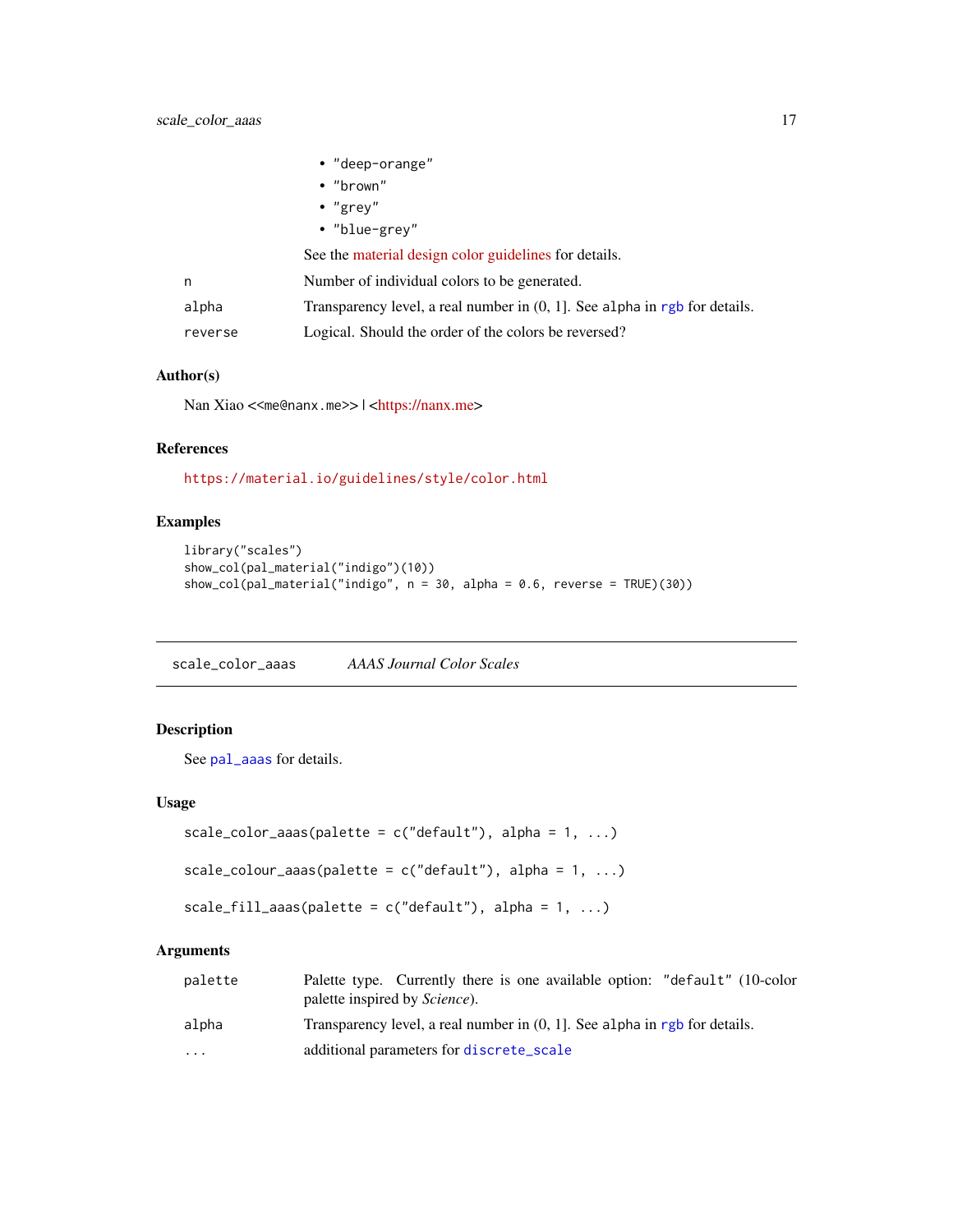#### Author(s)

Nan Xiao <<me@nanx.me>> | [<https://nanx.me>](https://nanx.me)

#### Examples

```
library("ggplot2")
data("diamonds")
ggplot(subset(diamonds, carat >= 2.2),
       aes(x = table, y = price, colour = cut)) +geom\_point(alpha = 0.7) +geom_smooth(method = "loess", alpha = 0.1, size = 1, span = 1) +
  theme_bw() + scale_color_aaas()
ggplot(subset(diamonds, carat > 2.2 &amp; depth > 55 &amp; depth < 70,
       \text{aes}(x = \text{depth}, \text{ fill} = \text{cut})) +geom_histogram(colour = "black", binwidth = 1, position = "dodge") +
  theme_bw() + scale_fill_aaas()
```
scale\_color\_d3 *D3.js Color Scales*

#### Description

See [pal\\_d3](#page-3-1) for details.

#### Usage

```
scale_color_d3(palette = c("category10", "category20", "category20b",
  "category20c"), alpha = 1, ...)
scale_colour_d3(palette = c("category10", "category20", "category20b",
  "category20c"), alpha = 1, ...)
scale_fill_d3(palette = c("category10", "category20", "category20b",
  "category20c"), alpha = 1, ...)
```
#### Arguments

| palette  | Palette type. There are 4 available options: "category10" (10-color palette);<br>"category20" (20-color palette); "category20b" (20-color palette); "category20c"<br>$(20$ -color palette). |
|----------|---------------------------------------------------------------------------------------------------------------------------------------------------------------------------------------------|
| alpha    | Transparency level, a real number in $(0, 1)$ . See alpha in rgb for details.                                                                                                               |
| $\cdots$ | additional parameters for discrete_scale                                                                                                                                                    |

#### Author(s)

<span id="page-17-0"></span>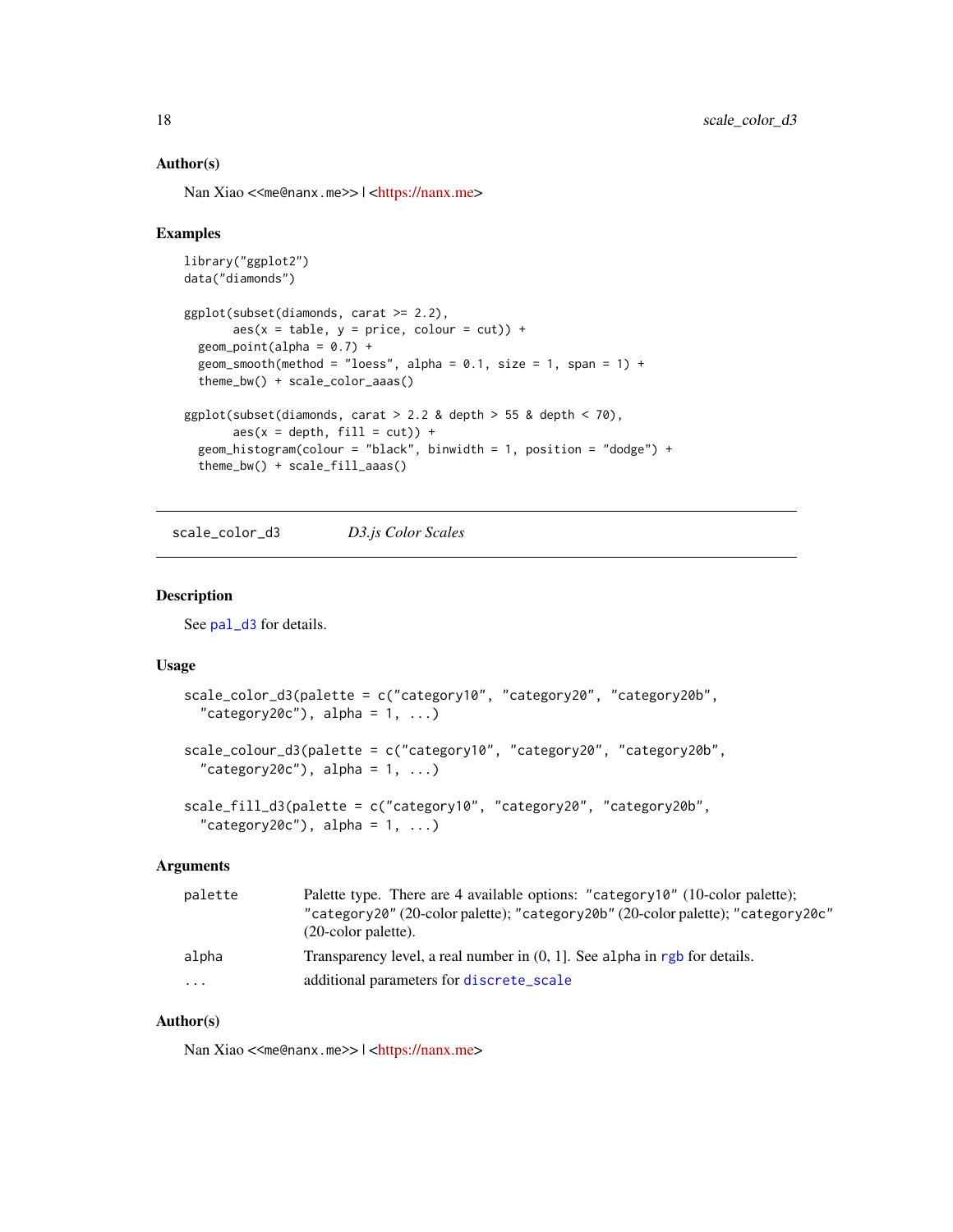<span id="page-18-0"></span>scale\_color\_futurama 19

#### References

<https://github.com/d3/d3-3.x-api-reference/blob/master/Ordinal-Scales.md>

#### Examples

```
library("ggplot2")
data("diamonds")
p1 = ggplot(subset(diamonds, carat >= 2.2),aes(x = table, y = price, colour = cut)) +geom\_point(alpha = 0.7) +geom_smooth(method = "loess", alpha = 0.1, size = 1, span = 1) +
  theme_bw()
p2 = ggplot(subset(diamonds, carat > 2.2 &amp; depth > 55 &amp; depth < 70),\text{aes}(x = \text{depth}, \text{ fill} = \text{cut}) +
  geom_histogram(colour = "black", binwidth = 1, position = "dodge") +
  theme_bw()
p1 + scale_color_d3()
p2 + scale_fill_d3()
p1 + scale_color_d3(palette = "category20")
p2 + scale_fill_d3(palette = "category20")
p1 + scale_color_d3(palette = "category20b")
p2 + scale_fill_d3(palette = "category20b")
p1 + scale_color_d3(palette = "category20c")
p2 + scale_fill_d3(palette = "category20c")
```
scale\_color\_futurama *The Futurama Color Scales*

#### **Description**

See [pal\\_futurama](#page-3-2) for details.

#### Usage

```
scale_color_futurama(palette = c("planetexpress"), alpha = 1, ...)
scale_colour_futurama(palette = c("planetexpress"), alpha = 1, ...)
scale_fill_futurama(palette = c("planetexpress"), alpha = 1, ...)
```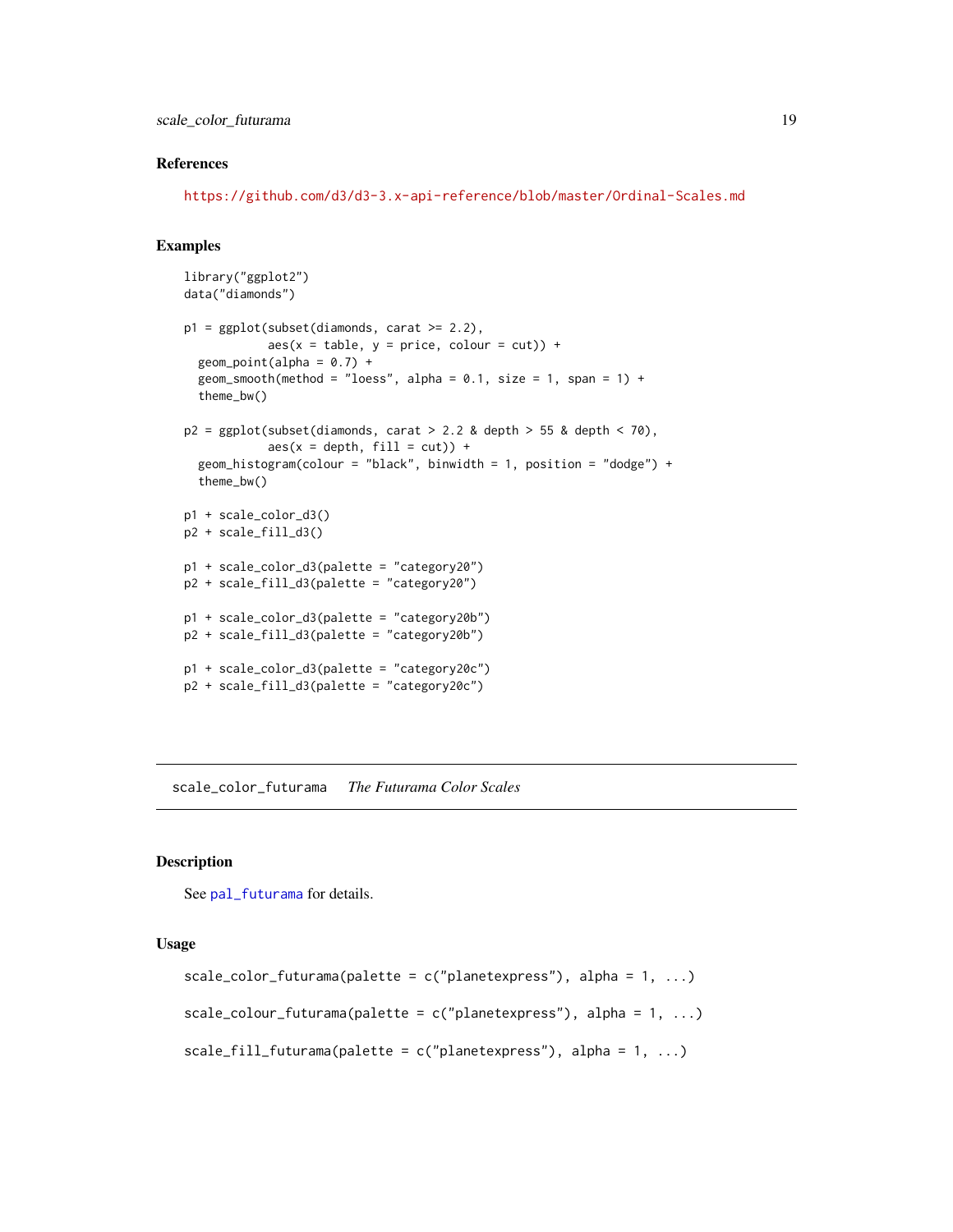#### <span id="page-19-0"></span>Arguments

| palette                 | Palette type. Currently there is one available option: "planetexpress" (12-<br>color palette). |
|-------------------------|------------------------------------------------------------------------------------------------|
| alpha                   | Transparency level, a real number in $(0, 1]$ . See alpha in rgb for details.                  |
| $\cdot$ $\cdot$ $\cdot$ | additional parameters for discrete_scale                                                       |

#### Author(s)

Nan Xiao <<me@nanx.me>> | [<https://nanx.me>](https://nanx.me)

#### Examples

```
library("ggplot2")
data("diamonds")
ggplot(subset(diamonds, carat >= 2.2),
       aes(x = table, y = price, colour = cut)) +geom\_point(alpha = 0.7) +geom_smooth(method = "loess", alpha = 0.1, size = 1, span = 1) +
  theme_bw() + scale_color_futurama()
ggplot(subset(diamonds, carat > 2.2 &amp; depth > 55 &amp; depth < 70),aes(x = depth, fill = cut)) +geom_histogram(colour = "black", binwidth = 1, position = "dodge") +
  theme_bw() + scale_fill_futurama()
```
scale\_color\_gsea *The GSEA GenePattern Color Scales*

#### Description

See [pal\\_gsea](#page-4-1) for details.

#### Usage

```
scale_color_gsea(palette = c("default"), alpha = 1, reverse = FALSE, ...)
scale_colour_gsea(palette = c("default"), alpha = 1, reverse = FALSE, ...)
```

```
scale_fill_gsea(palette = c("default"), alpha = 1, reverse = FALSE, ...)
```
#### Arguments

| palette | Palette type. Currently there is one available option: "default" (continuous<br>palette with 12 base colors). |
|---------|---------------------------------------------------------------------------------------------------------------|
| alpha   | Transparency level, a real number in $(0, 1]$ . See alpha in rgb for details.                                 |
| reverse | Logical. Should the order of the colors be reversed?                                                          |
| .       | additional parameters for discrete_scale                                                                      |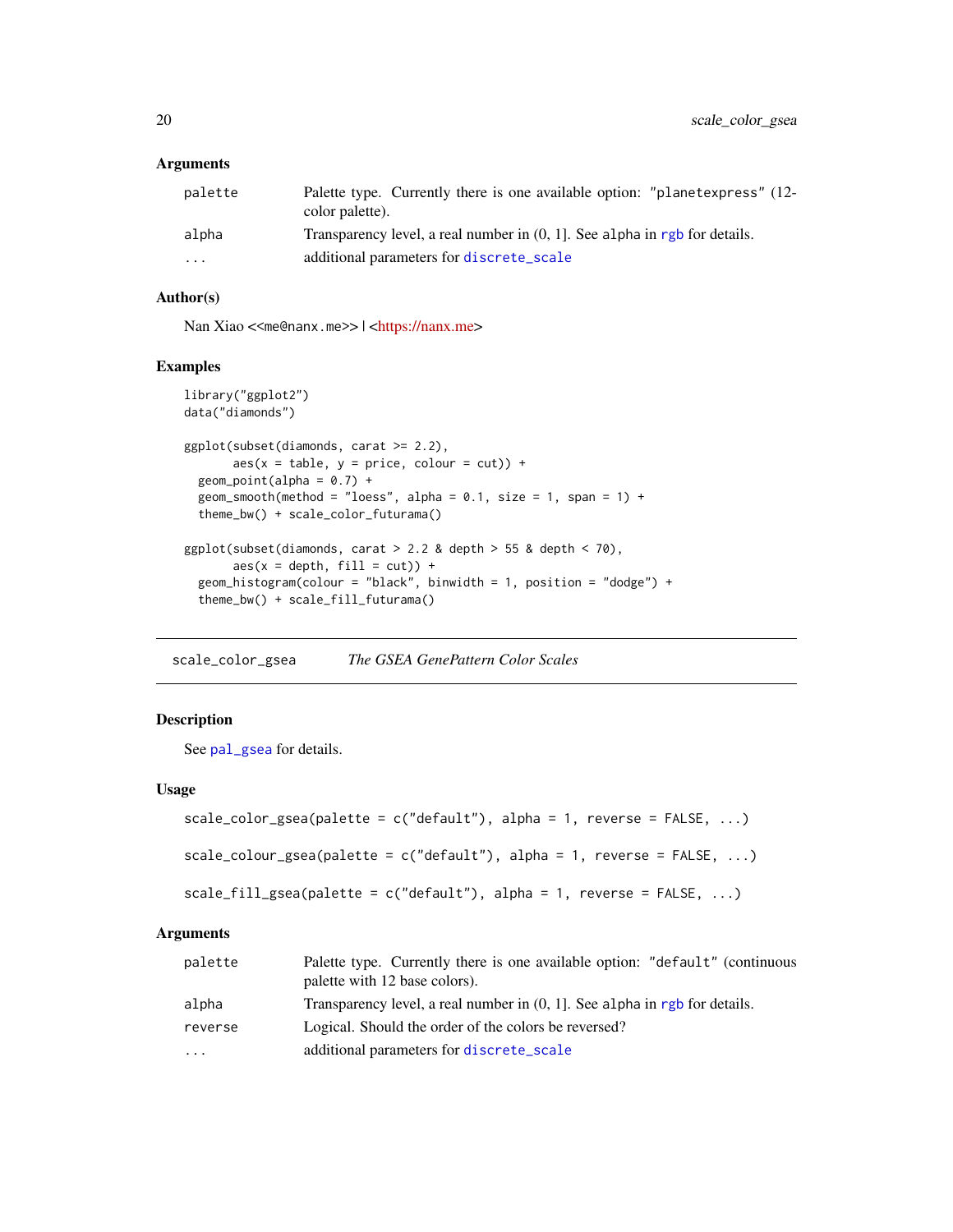<span id="page-20-0"></span>scale\_color\_igv 21

#### Author(s)

Nan Xiao <<me@nanx.me>> | [<https://nanx.me>](https://nanx.me)

#### Examples

```
library("ggplot2")
library("reshape2")
data("mtcars")
cor = cor(mtcars)
cor\_melt = melt(cor)ggplot(cor_melt,
       aes(x = Var1, y = Var2, fill = value)) +geom\_tile(colour = "black", size = 0.3) +theme_bw() + scale_fill_gsea()
```

| scale_color_igv |  | Integrative Genomics Viewer (IGV) Color Scales |  |  |
|-----------------|--|------------------------------------------------|--|--|
|-----------------|--|------------------------------------------------|--|--|

#### Description

See [pal\\_igv](#page-5-1) for details.

#### Usage

```
scale_color_igv(palette = c("default", "alternating"), alpha = 1, ...)scale_colour_igv(palette = c("default", "alternating"), alpha = 1, ...)scale_fill_igv(palette = c("default", "alternating"), alpha = 1, ...)
```
#### Arguments

| palette | Palette type. There are two available options: "default" (51-color palette);<br>"alternating" (2-color palette). |
|---------|------------------------------------------------------------------------------------------------------------------|
| alpha   | Transparency level, a real number in $(0, 1)$ . See alpha in rgb for details.                                    |
| .       | additional parameters for discrete_scale                                                                         |

#### Author(s)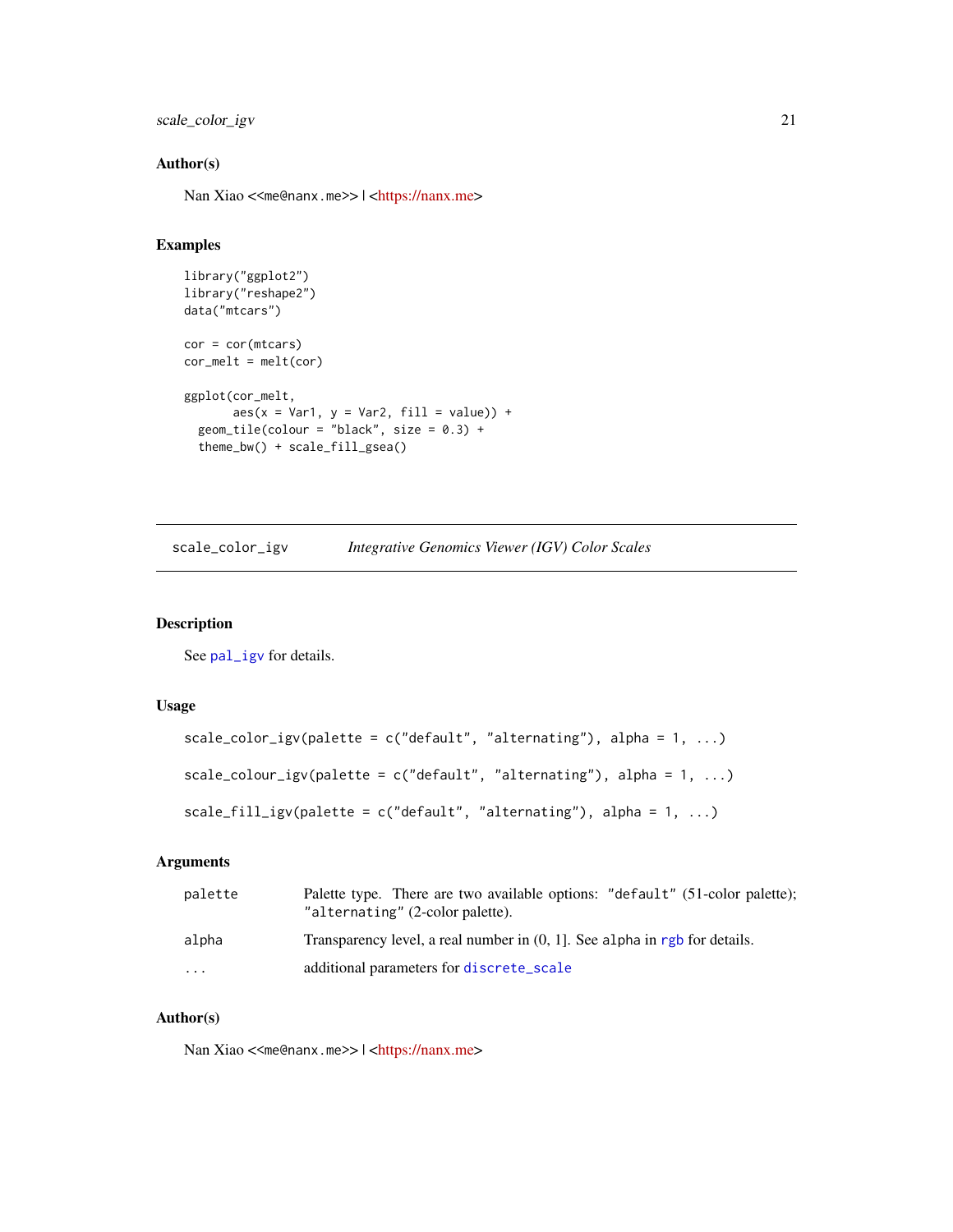#### Examples

```
library("ggplot2")
data("diamonds")
p1 = ggplot(subset(diamonds, carat >= 2.2),aes(x = table, y = price, colour = cut)) +geom\_point(alpha = 0.7) +
  geom_smooth(method = "loess", alpha = 0.1, size = 1, span = 1) +
  theme_bw()
p2 = ggplot(subset(diamonds, carat > 2.2 &amp; depth > 55 &amp; depth < 70,aes(x = depth, fill = cut)) +geom_histogram(colour = "black", binwidth = 1, position = "dodge") +
  theme_bw()
p1 + scale_color_igv()
p2 + scale_fill_igv()
p1 + scale_colour_manual(
  values = rep(pal\_igv("alternating")(2), times = 3))
p2 + scale_fill_manual(
  values = rep(pal_igv("alternating")(2), times = 3))
```
scale\_color\_jama *Journal of the American Medical Association Color Scales*

#### Description

See [pal\\_jama](#page-5-2) for details.

#### Usage

```
scale_color_jama(palette = c("default"), alpha = 1, ...)scale_colour_jama(palette = c("default"), alpha = 1, ...)scale_fill_jama(palette = c("default"), alpha = 1, ...)
```
#### Arguments

| palette  | Palette type. Currently there is one available option: "default" (7-color palette). |
|----------|-------------------------------------------------------------------------------------|
| alpha    | Transparency level, a real number in $(0, 1)$ . See alpha in rgb for details.       |
| $\cdots$ | additional parameters for discrete_scale                                            |

#### Author(s)

<span id="page-21-0"></span>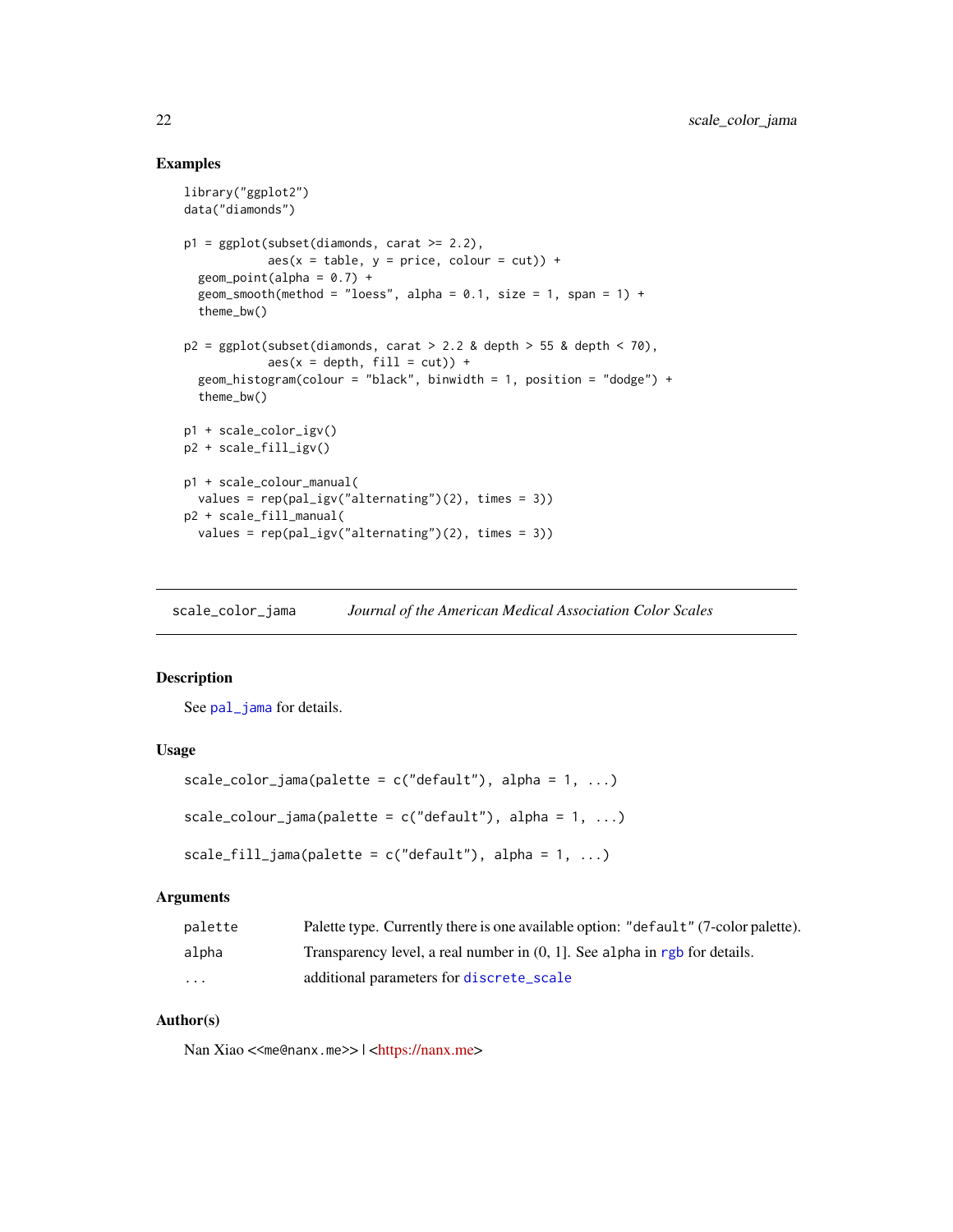#### <span id="page-22-0"></span>scale\_color\_jco 23

#### Examples

```
library("ggplot2")
data("diamonds")
ggplot(subset(diamonds, carat >= 2.2),
       \text{aes}(x = \text{table}, y = \text{price}, \text{colour} = \text{cut}) +
  geom\_point(alpha = 0.7) +
  geom_smooth(method = "loess", alpha = 0.1, size = 1, span = 1) +
  theme_bw() + scale_color_jama()
ggplot(subset(diamonds, carat > 2.2 & depth > 55 & depth < 70),
       aes(x = depth, fill = cut)) +geom_histogram(colour = "black", binwidth = 1, position = "dodge") +
  theme_bw() + scale_fill_jama()
```
scale\_color\_jco *Journal of Clinical Oncology Color Scales*

#### Description

See [pal\\_jco](#page-6-1) for details.

#### Usage

```
scale\_color\_jco(palette = c("default"), alpha = 1, ...)scale\_colour\_jco(palette = c("default"), alpha = 1, ...)scale_fill\_jco(palette = c("default"), alpha = 1, ...)
```
#### Arguments

| palette | Palette type. Currently there is one available option: "default" (10-color<br>palette). |
|---------|-----------------------------------------------------------------------------------------|
| alpha   | Transparency level, a real number in $(0, 1)$ . See alpha in rgb for details.           |
| .       | additional parameters for discrete_scale                                                |

#### Author(s)

Nan Xiao <<me@nanx.me>> | [<https://nanx.me>](https://nanx.me)

```
library("ggplot2")
data("diamonds")
ggplot(subset(diamonds, carat >= 2.2),
      aes(x = table, y = price, colour = cut)) +
```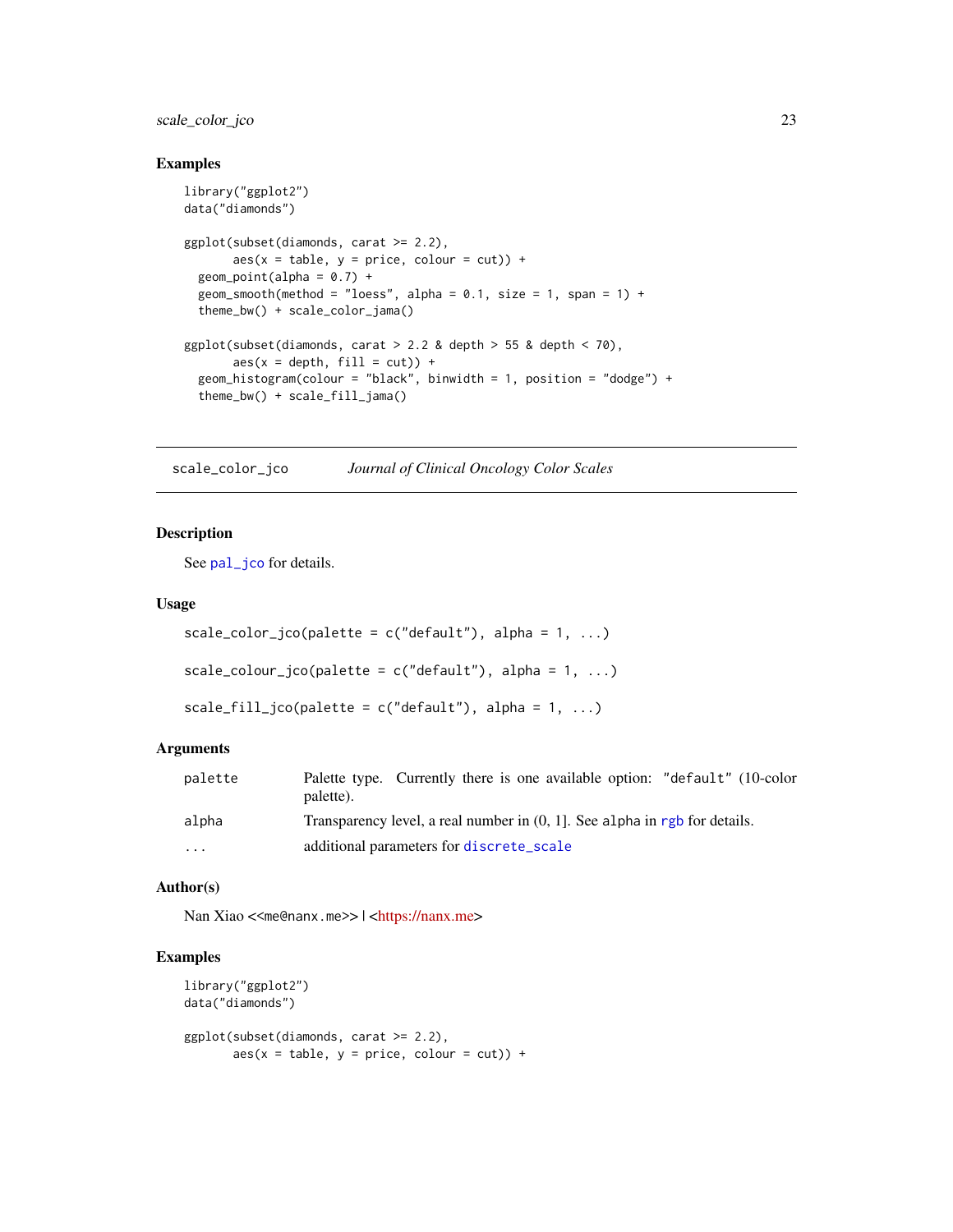```
geom\_point(alpha = 0.7) +
 geom_smooth(method = "loess", alpha = 0.1, size = 1, span = 1) +
 theme_bw() + scale_color_jco()
ggplot(subset(diamonds, carat > 2.2 &amp; depth > 55 &amp; depth < 70),aes(x = depth, fill = cut)) +geom_histogram(colour = "black", binwidth = 1, position = "dodge") +
 theme_bw() + scale_fill_jco()
```
scale\_color\_lancet *Lancet Journal Color Scales*

#### Description

See [pal\\_lancet](#page-7-1) for details.

#### Usage

```
scale_color_lancet(palette = c("lanonc"), alpha = 1, ...)scale\_colour\_lancet(palette = c("lanonc"), alpha = 1, ...)scale_fill_lancet(palette = c("lanonc"), alpha = 1, ...)
```
#### Arguments

| palette                 | Palette type. Currently there is one available option: "Lanonc" (9-color palette |
|-------------------------|----------------------------------------------------------------------------------|
|                         | inspired by <i>Lancet Oncology</i> ).                                            |
| alpha                   | Transparency level, a real number in $(0, 1)$ . See alpha in rgb for details.    |
| $\cdot$ $\cdot$ $\cdot$ | additional parameters for discrete_scale                                         |

#### Author(s)

Nan Xiao <<me@nanx.me>> | [<https://nanx.me>](https://nanx.me)

```
library("ggplot2")
data("diamonds")
ggplot(subset(diamonds, carat >= 2.2),
       aes(x = table, y = price, colour = cut)) +geom\_point(alpha = 0.7) +
 geom_smooth(method = "loess", alpha = 0.1, size = 1, span = 1) +
 theme_bw() + scale_color_lancet()
ggplot(subset(diamonds, carat > 2.2 &amp; depth > 55 &amp; depth < 70),aes(x = depth, fill = cut)) +geom_histogram(colour = "black", binwidth = 1, position = "dodge") +
 theme_bw() + scale_fill_lancet()
```
<span id="page-23-0"></span>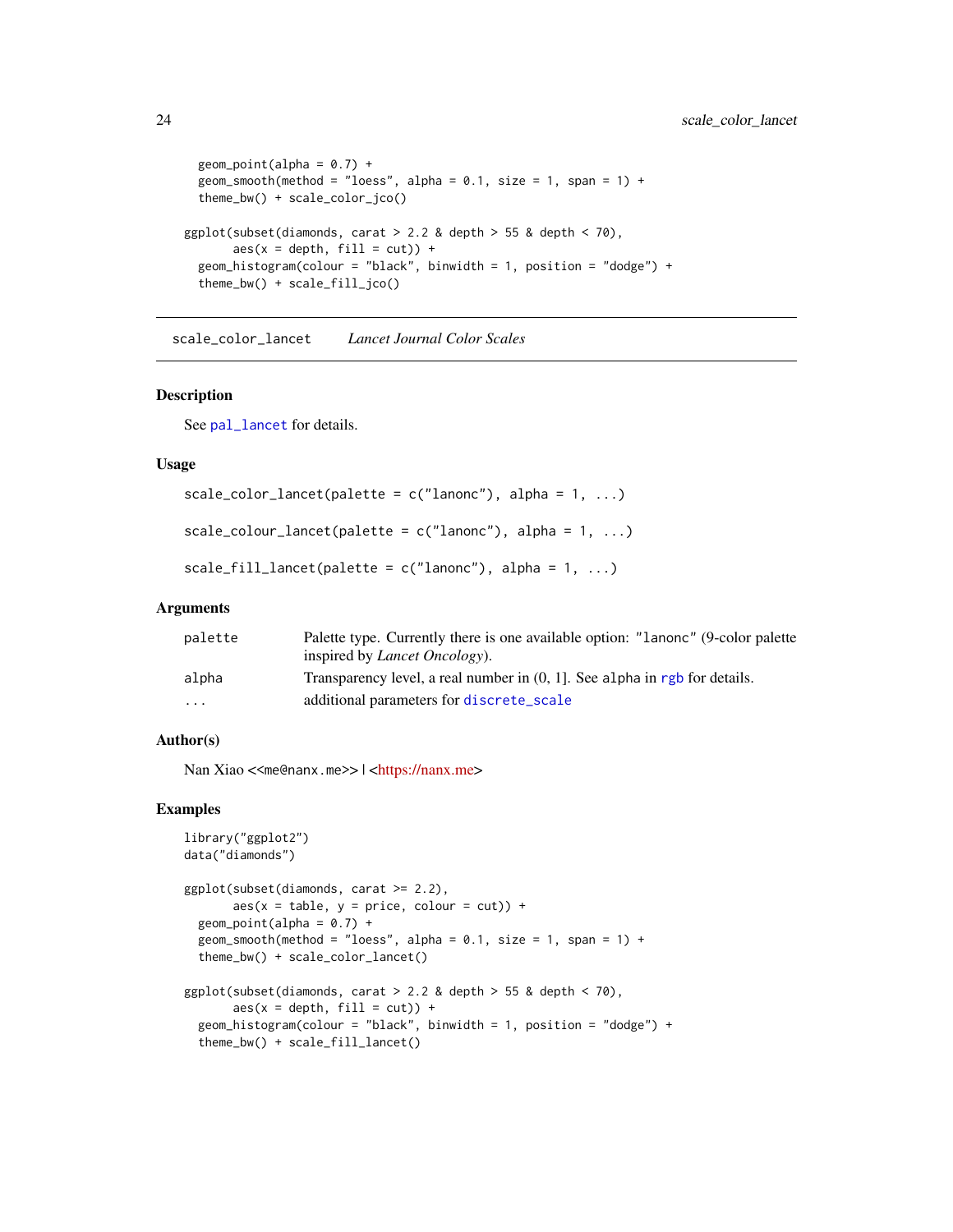<span id="page-24-0"></span>See [pal\\_locuszoom](#page-7-2) for details.

#### Usage

```
scale_color_locuszoom(palette = c("default"), alpha = 1, ...)scale\_colour\_locuszoom(palette = c("default"), alpha = 1, ...)scale_fill\_locuszoom(palette = c("default"), alpha = 1, ...)
```
#### Arguments

| palette | Palette type. Currently there is one available option: "default" (7-color palette). |
|---------|-------------------------------------------------------------------------------------|
| alpha   | Transparency level, a real number in $(0, 1)$ . See alpha in rgb for details.       |
| .       | additional parameters for discrete_scale                                            |

#### Author(s)

Nan Xiao <<me@nanx.me>> | [<https://nanx.me>](https://nanx.me)

```
library("ggplot2")
data("diamonds")
ggplot(subset(diamonds, carat >= 2.2),
      aes(x = table, y = price, colour = cut)) +geom\_point(alpha = 0.7) +
 geom_smooth(method = "loess", alpha = 0.1, size = 1, span = 1) +
 theme_bw() + scale_color_locuszoom()
ggplot(subset(diamonds, carat > 2.2 &amp; depth > 55 &amp; depth < 70,aes(x = depth, fill = cut)) +geom_histogram(colour = "black", binwidth = 1, position = "dodge") +
 theme_bw() + scale_fill_locuszoom()
```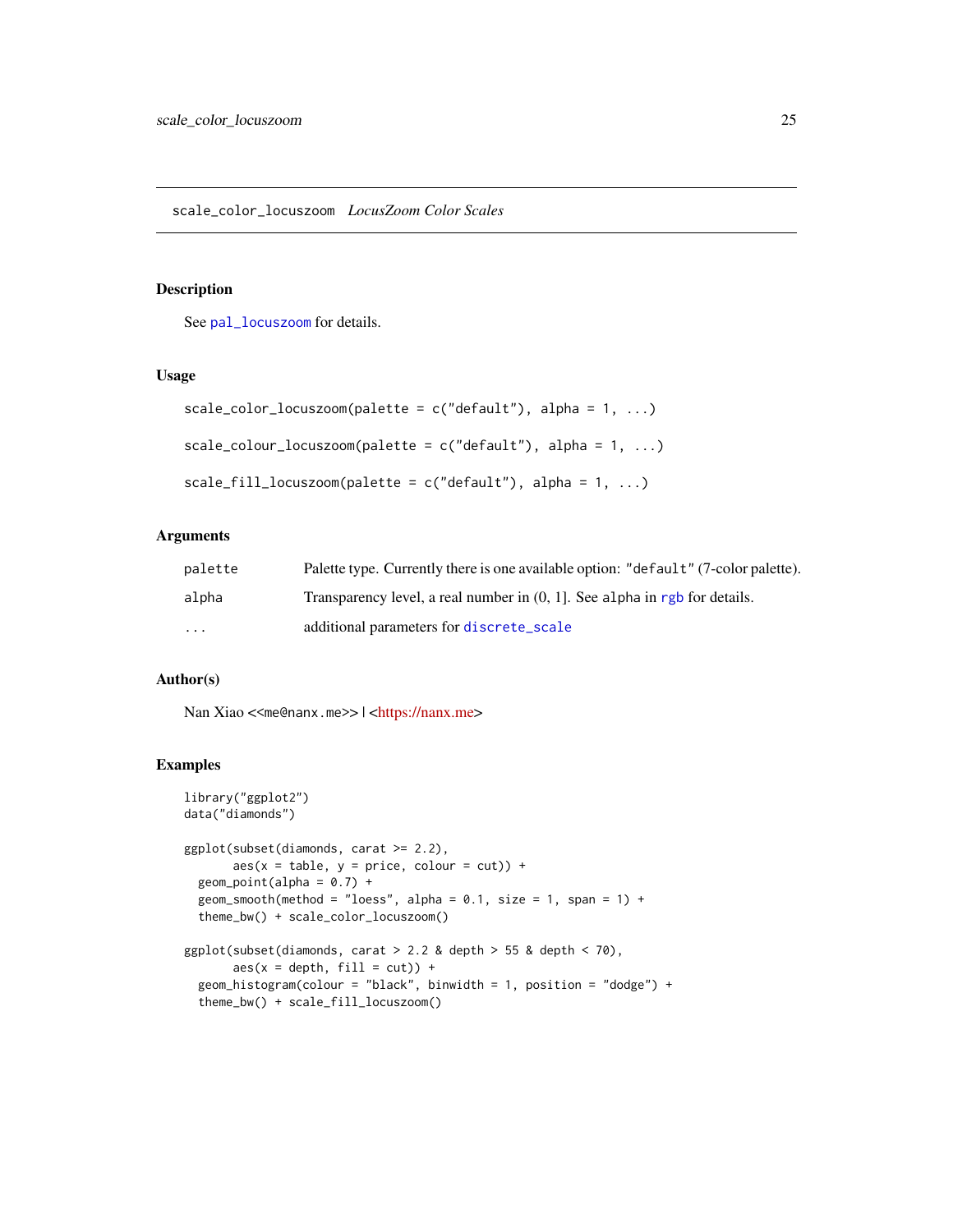<span id="page-25-0"></span>scale\_color\_material *Material Design Color Palettes*

#### Description

See [pal\\_material](#page-8-1) for details.

#### Usage

```
scale_color_material(palette = c("red", "pink", "purple", "deep-purple",
  "indigo", "blue", "light-blue", "cyan", "teal", "green", "light-green",
  "lime", "yellow", "amber", "orange", "deep-orange", "brown", "grey",
  "blue-grey"), alpha = 1, reverse = FALSE, ...)scale_colour_material(palette = c("red", "pink", "purple", "deep-purple",
  "indigo", "blue", "light-blue", "cyan", "teal", "green", "light-green",
  "lime", "yellow", "amber", "orange", "deep-orange", "brown", "grey",
  "blue-grey"), alpha = 1, reverse = FALSE, ...)
scale_fill_material(palette = c("red", "pink", "purple", "deep-purple",
  "indigo", "blue", "light-blue", "cyan", "teal", "green", "light-green",
  "lime", "yellow", "amber", "orange", "deep-orange", "brown", "grey",
  "blue-grey"), alpha = 1, reverse = FALSE, ...)
```
#### Arguments

#### palette Palette type. There are 19 available options:

• "red"

- 
- "pink"
- "purple"
- "deep-purple"
- "indigo"
- "blue"
- "light-blue"
- "cyan"
- "teal"
- "green"
- "light-green"
- "lime"
- "yellow"
- "amber"
- "orange",
- "deep-orange"
- "brown"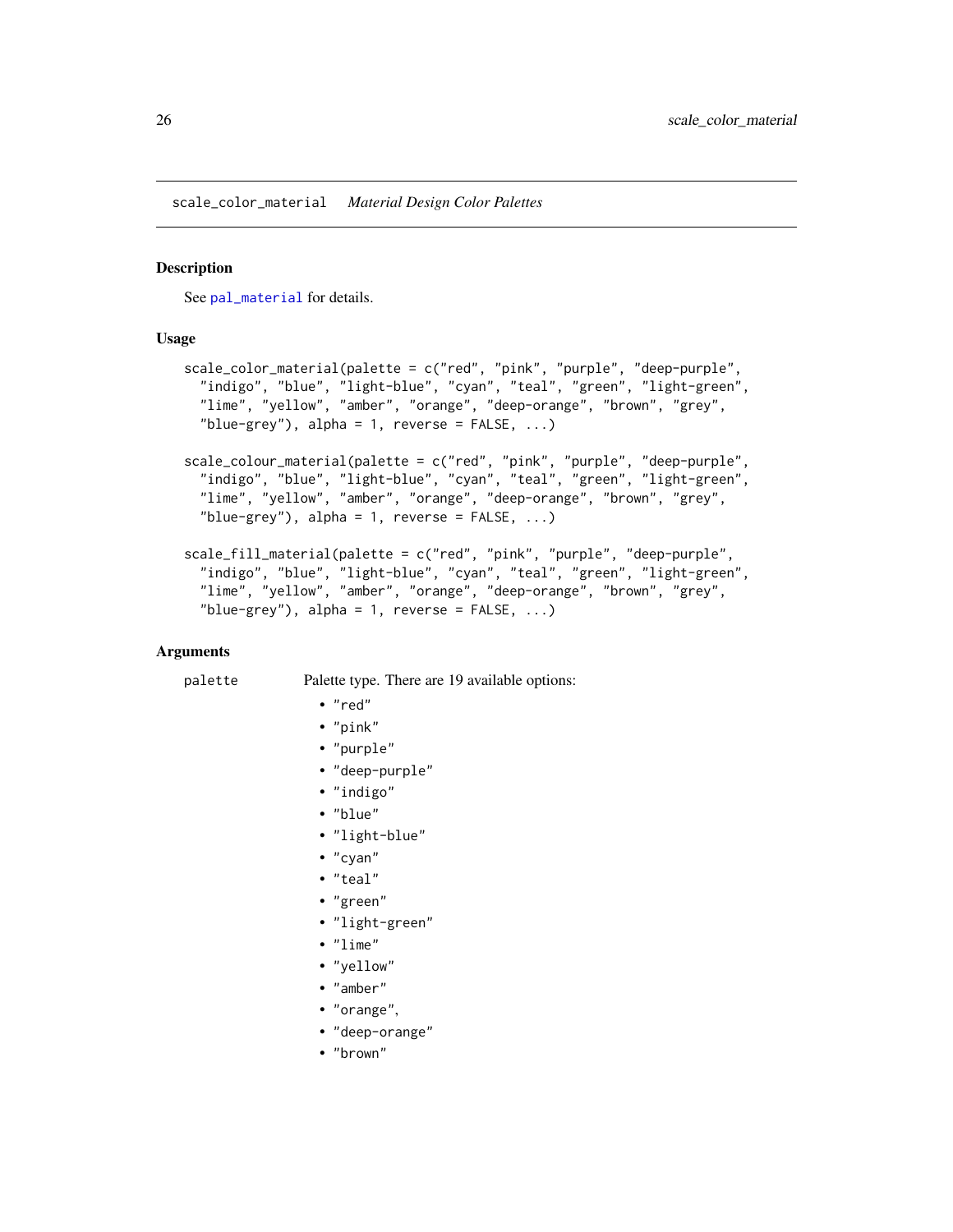<span id="page-26-0"></span>

|         | $\cdot$ "grey"                                                                |
|---------|-------------------------------------------------------------------------------|
|         | • "blue-grey"                                                                 |
|         | See the material design color guidelines for details.                         |
| alpha   | Transparency level, a real number in $(0, 1]$ . See alpha in rgb for details. |
| reverse | Logical. Should the order of the colors be reversed?                          |
| .       | additional parameters for discrete_scale                                      |

#### Author(s)

Nan Xiao <<me@nanx.me>> | [<https://nanx.me>](https://nanx.me)

#### Examples

```
library("ggplot2")
library("reshape2")
data("mtcars")
cor = abs(cor(mtcars))
cor\_melt = melt(cor)ggplot(cor_melt,
      aes(x = Var1, y = Var2, fill = value)) +geom\_tile(colour = "black", size = 0.3) +
  theme_bw() + scale_fill_material("blue-grey")
```
scale\_color\_nejm *NEJM Color Scales*

#### Description

See [pal\\_nejm](#page-9-1) for details.

#### Usage

```
scale_color_nejm(palette = c("default"), alpha = 1, ...)scale_colour_nejm(palette = c("default"), alpha = 1, ...)
```

```
scale_fill_nejm(palette = c("default"), alpha = 1, ...)
```
#### Arguments

| palette                 | Palette type. Currently there is one available option: "default" (8-color palette). |
|-------------------------|-------------------------------------------------------------------------------------|
| alpha                   | Transparency level, a real number in $(0, 1)$ . See alpha in rgb for details.       |
| $\cdot$ $\cdot$ $\cdot$ | additional parameters for discrete_scale                                            |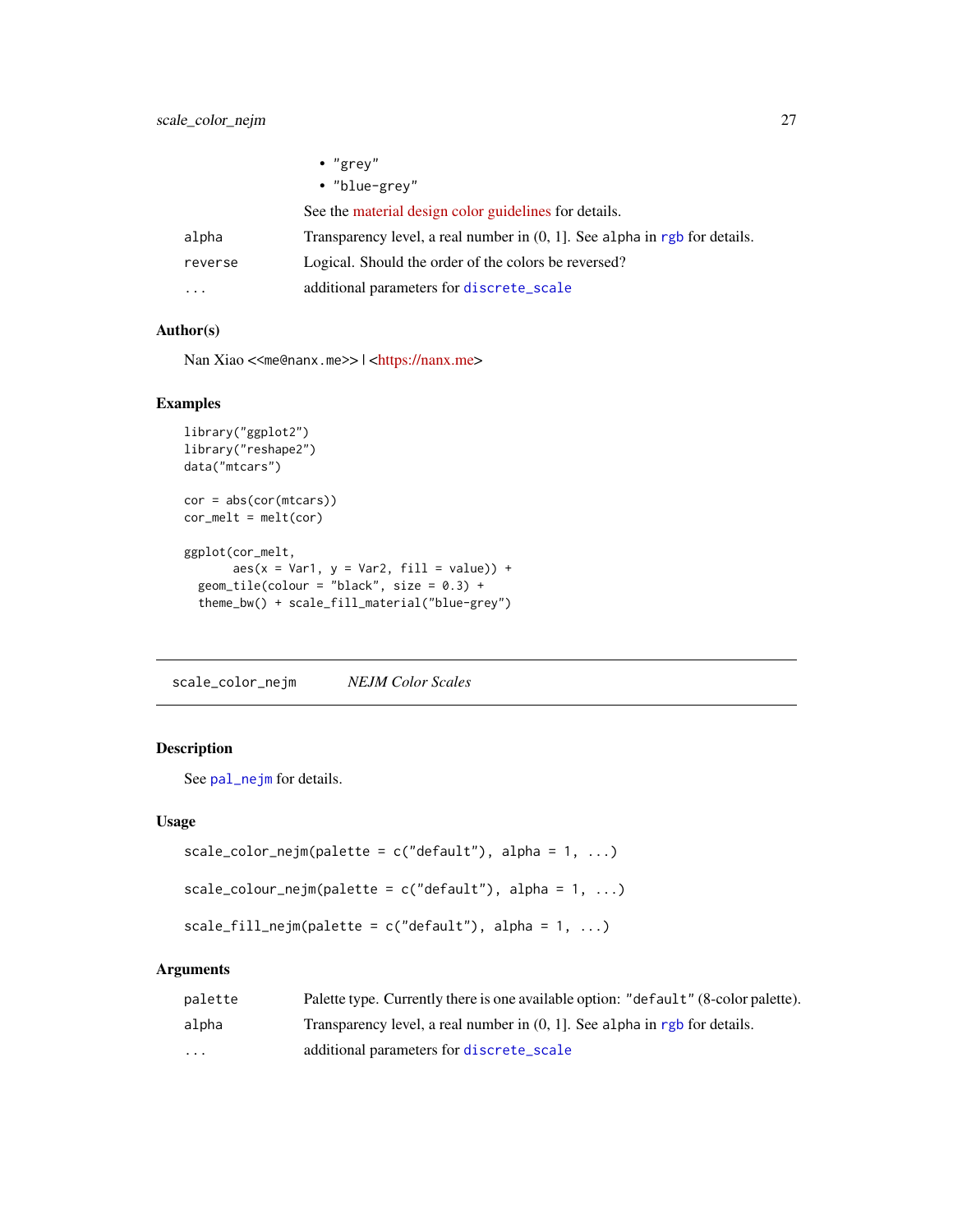#### Author(s)

Nan Xiao <<me@nanx.me>> | [<https://nanx.me>](https://nanx.me)

#### Examples

```
library("ggplot2")
data("diamonds")
ggplot(subset(diamonds, carat >= 2.2),
      aes(x = table, y = price, colour = cut)) +geom\_point(alpha = 0.7) +geom_smooth(method = "loess", alpha = 0.1, size = 1, span = 1) +
 theme_bw() + scale_color_nejm()
ggplot(subset(diamonds, carat > 2.2 & depth > 55 & depth < 70),
      aes(x = depth, fill = cut)) +geom_histogram(colour = "black", binwidth = 1, position = "dodge") +
 theme_bw() + scale_fill_nejm()
```
scale\_color\_npg *NPG Journal Color Scales*

#### Description

See [pal\\_npg](#page-10-1) for details.

#### Usage

```
scale_color_npg(palette = c("nrc"), alpha = 1, ...)
scale_colour_npg(palette = c("nrc"), alpha = 1, ...)
scale_fill_npg(palette = c("nrc"), alpha = 1, ...)
```
#### Arguments

| palette  | Palette type. Currently there is one available option: "nrc" (10-color palette<br>inspired by <i>Nature Reviews Cancer</i> ). |
|----------|-------------------------------------------------------------------------------------------------------------------------------|
| alpha    | Transparency level, a real number in $(0, 1)$ . See alpha in rgb for details.                                                 |
| $\cdots$ | additional parameters for discrete_scale                                                                                      |

#### Author(s)

<span id="page-27-0"></span>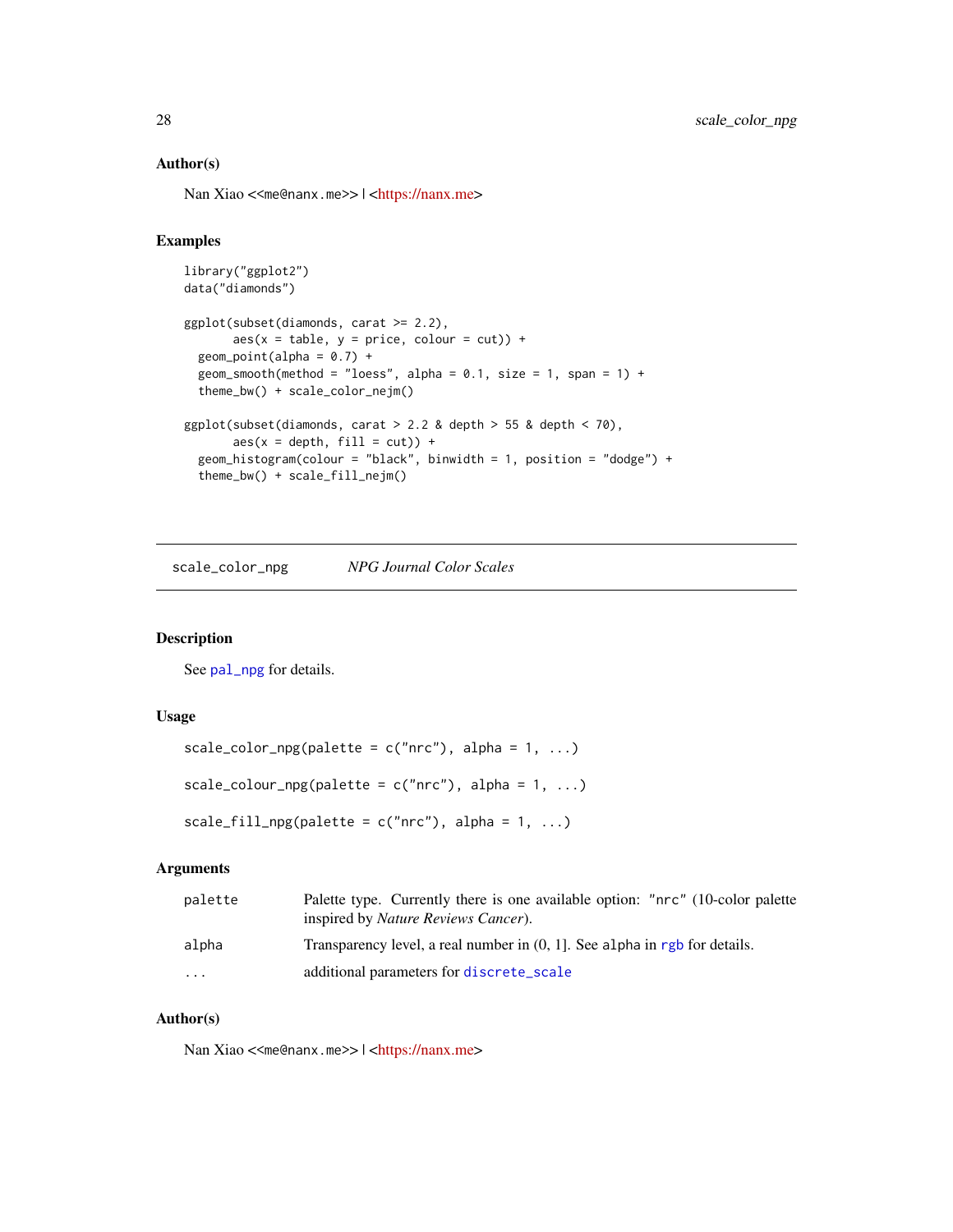<span id="page-28-0"></span>scale\_color\_rickandmorty 29

#### Examples

```
library("ggplot2")
data("diamonds")
ggplot(subset(diamonds, carat >= 2.2),
       aes(x = table, y = price, colour = cut)) +geom\_point(alpha = 0.7) +
  geom_smooth(method = "loess", alpha = 0.1, size = 1, span = 1) +
  theme_bw() + scale_color_npg()
ggplot(subset(diamonds, carat > 2.2 &amp; depth > 55 &amp; depth < 70),\text{aes}(x = \text{depth}, \text{ fill} = \text{cut}) +
  geom_histogram(colour = "black", binwidth = 1, position = "dodge") +
  theme_bw() + scale_fill_npg()
```
scale\_color\_rickandmorty *Rick and Morty Color Scales*

#### Description

See [pal\\_rickandmorty](#page-10-2) for details.

#### Usage

```
scale_color_rickandmorty(palette = c("schwifty"), alpha = 1, ...)
```

```
scale_colour_rickandmorty(palette = c("schwify"), alpha = 1, ...)
```

```
scale_fill_rickandmorty(palette = c("schwify"), alpha = 1, ...)
```
#### Arguments

| palette              | Palette type. Currently there is one available option: "schwifty" (12-color<br>palette). |
|----------------------|------------------------------------------------------------------------------------------|
| alpha                | Transparency level, a real number in $(0, 1]$ . See alpha in rgb for details.            |
| $\ddot{\phantom{0}}$ | additional parameters for discrete_scale                                                 |

#### Author(s)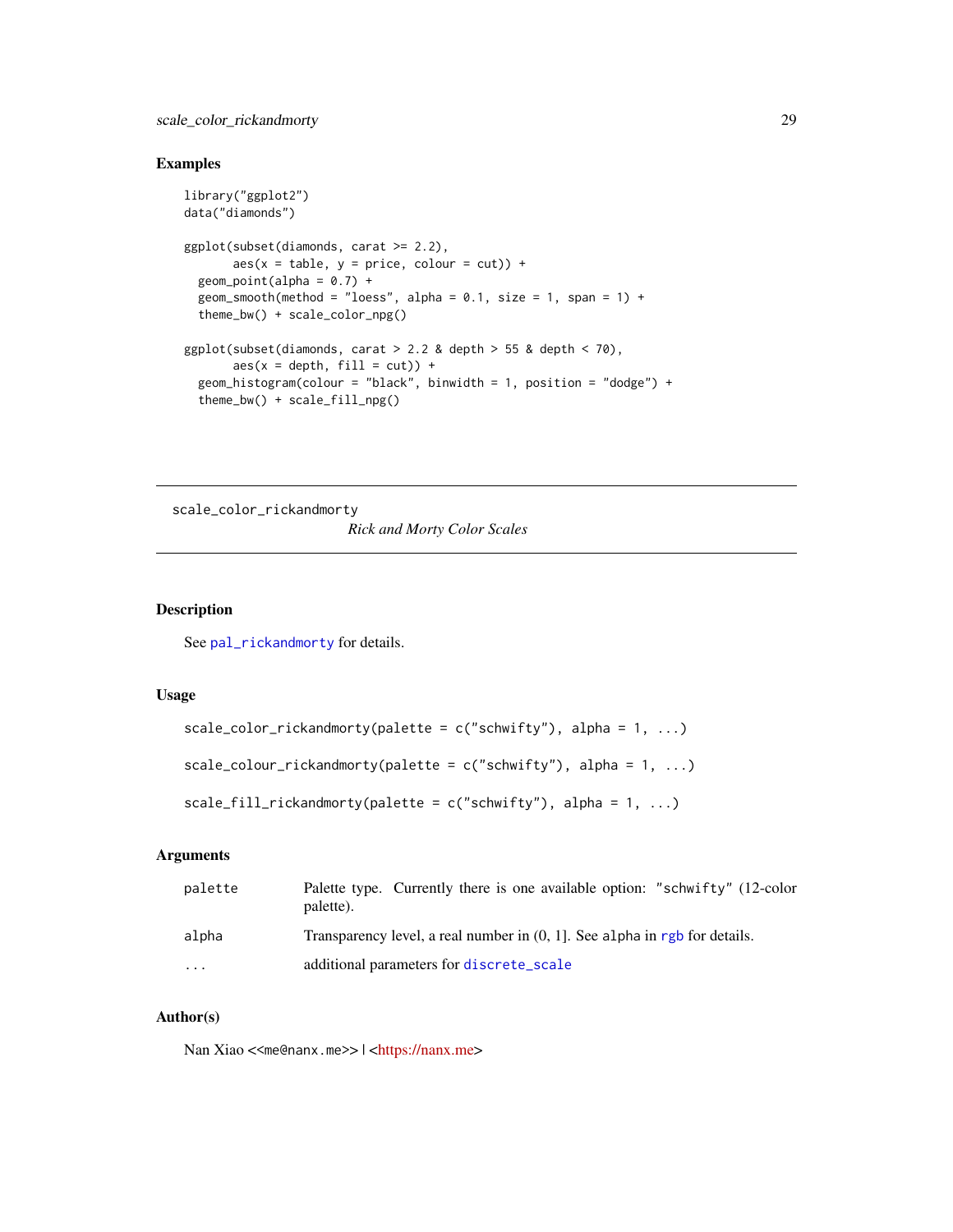#### Examples

```
library("ggplot2")
data("diamonds")
ggplot(subset(diamonds, carat >= 2.2),
       \text{aes}(x = \text{table}, y = \text{price}, \text{colour} = \text{cut}) +
  geom\_point(alpha = 0.7) +
  geom_smooth(method = "loess", alpha = 0.1, size = 1, span = 1) +
  theme_bw() + scale_color_rickandmorty()
ggplot(subset(diamonds, carat > 2.2 & depth > 55 & depth < 70),
       aes(x = depth, fill = cut)) +geom_histogram(colour = "black", binwidth = 1, position = "dodge") +
  theme_bw() + scale_fill_rickandmorty()
```
scale\_color\_simpsons *The Simpsons Color Scales*

#### Description

See [pal\\_simpsons](#page-11-1) for details.

#### Usage

```
scale\_color\_simpos(palette = c("springfield"), alpha = 1, ...)scale_colour_simpsons(palette = c("springfield"), alpha = 1, ...)
```

```
scale_fill_simpsons(palette = c("springfield"), alpha = 1, ...)
```
#### Arguments

| palette  | Palette type. Currently there is one available option: "springfield" (16-color<br>palette). |
|----------|---------------------------------------------------------------------------------------------|
| alpha    | Transparency level, a real number in $(0, 1]$ . See alpha in rgb for details.               |
| $\cdots$ | additional parameters for discrete_scale                                                    |

#### Author(s)

Nan Xiao <<me@nanx.me>> | [<https://nanx.me>](https://nanx.me)

```
library("ggplot2")
data("diamonds")
ggplot(subset(diamonds, carat >= 2.2),
      aes(x = table, y = price, colour = cut)) +
```
<span id="page-29-0"></span>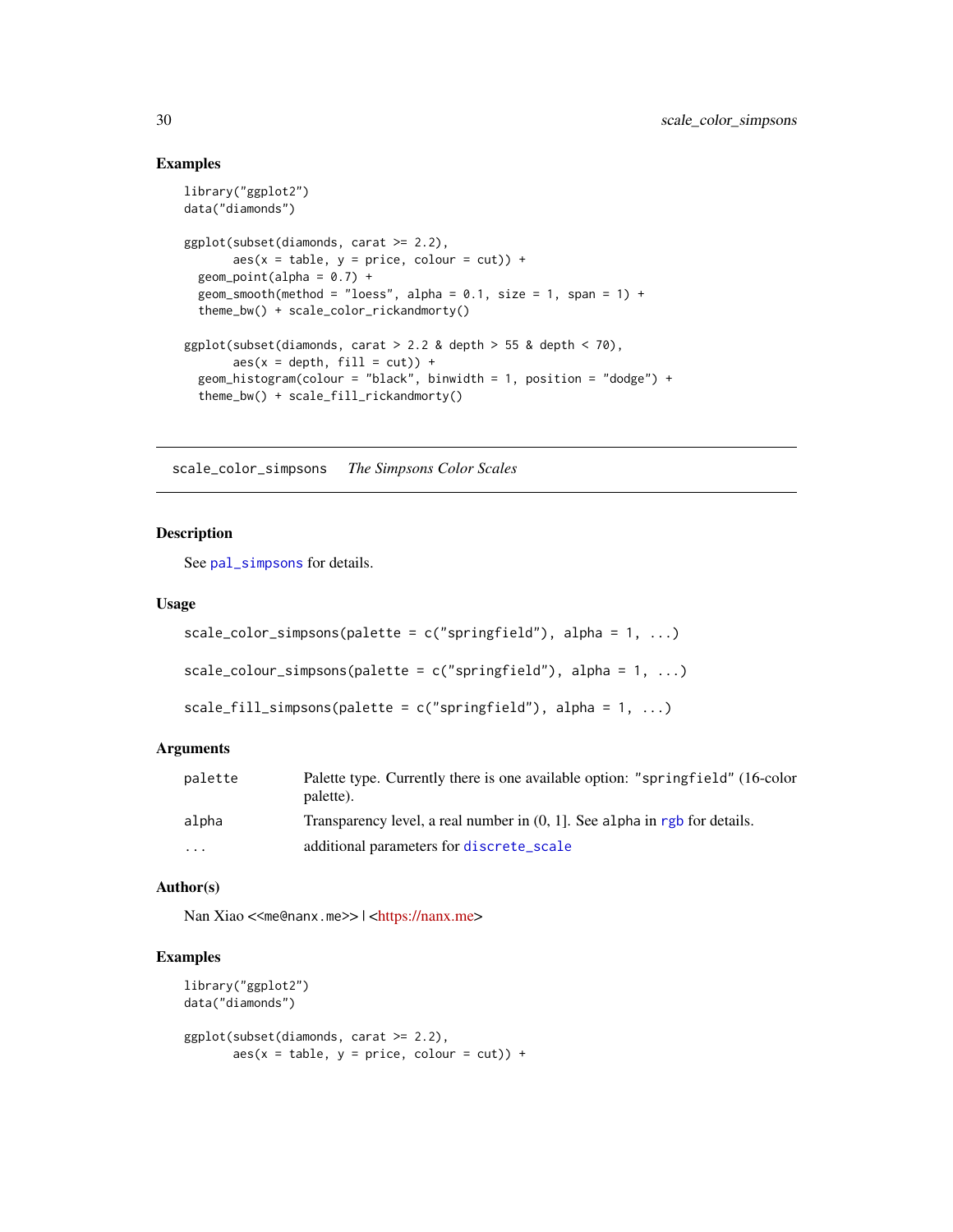```
geom\_point(alpha = 0.7) +
 geom_smooth(method = "loess", alpha = 0.1, size = 1, span = 1) +
 theme_bw() + scale_color_simpsons()
ggplot(subset(diamonds, carat > 2.2 & depth > 55 & depth < 70),
      aes(x = depth, fill = cut)) +geom_histogram(colour = "black", binwidth = 1, position = "dodge") +
 theme_bw() + scale_fill_simpsons()
```
scale\_color\_startrek *Star Trek Color Scales*

#### Description

See [pal\\_startrek](#page-12-1) for details.

#### Usage

```
scale_color_startrek(palette = c("uniform"), alpha = 1, ...)
```

```
scale_colour_startrek(palette = c("uniform"), alpha = 1, ...)
```

```
scale_fill_startrek(palette = c("uniform"), alpha = 1, ...)
```
#### Arguments

| palette | Palette type. Currently there is one available option: "uniform" (7-color palette). |
|---------|-------------------------------------------------------------------------------------|
| alpha   | Transparency level, a real number in $(0, 1)$ . See alpha in rgb for details.       |
| .       | additional parameters for discrete_scale                                            |

#### Author(s)

Nan Xiao <<me@nanx.me>> | [<https://nanx.me>](https://nanx.me)

```
library("ggplot2")
data("diamonds")
ggplot(subset(diamonds, carat >= 2.2),
       aes(x = table, y = price, colour = cut)) +geom\_point(alpha = 0.7) +geom_smooth(method = "loess", alpha = 0.1, size = 1, span = 1) +
 theme_bw() + scale_color_startrek()
ggplot(subset(diamonds, carat > 2.2 &amp; depth > 55 &amp; depth < 70),aes(x = depth, fill = cut)) +geom_histogram(colour = "black", binwidth = 1, position = "dodge") +
 theme_bw() + scale_fill_startrek()
```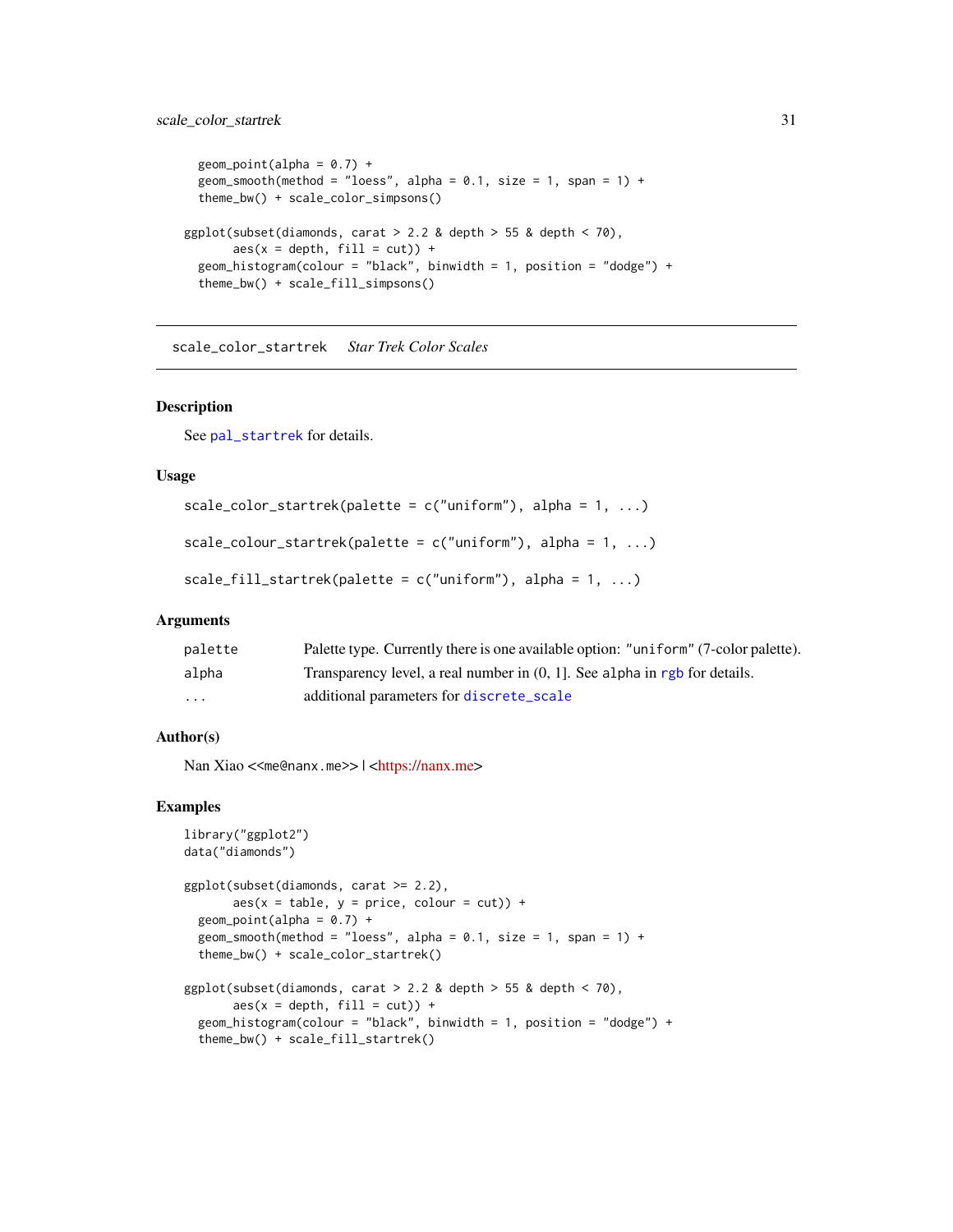<span id="page-31-0"></span>scale\_color\_tron *Tron Legacy Color Scales*

#### Description

See [pal\\_tron](#page-12-2) for details.

#### Usage

```
scale_color_tron(palette = c("legacy"), alpha = 1, ...)scale_colour_tron(palette = c("legacy"), alpha = 1, ...)scale_fill_tron(palette = c("legacy"), alpha = 1, ...)
```
#### Arguments

| palette  | Palette type. Currently there is one available option: "Legacy" (7-color palette). |
|----------|------------------------------------------------------------------------------------|
| alpha    | Transparency level, a real number in $(0, 1]$ . See alpha in rgb for details.      |
| $\cdots$ | additional parameters for discrete_scale                                           |

#### Author(s)

Nan Xiao <<me@nanx.me>> | [<https://nanx.me>](https://nanx.me)

```
library("ggplot2")
data("diamonds")
ggplot(subset(diamonds, carat >= 2.2),
      aes(x = table, y = price, colour = cut)) +geom\_point(alpha = 0.7) +geom_smooth(method = "loess", alpha = 0.1, size = 1, span = 1) +
 theme_dark() + theme(
   panel.background = element_rect(fill = "#2D2D2D"),
   legend.key = element_rect(fill = "#2D2D2D")) +
 scale_color_tron()
ggplot(subset(diamonds, carat > 2.2 &amp; depth > 55 &amp; depth < 70),aes(x = depth, fill = cut)) +geom_histogram(colour = "black", binwidth = 1, position = "dodge") +
 theme_dark() + theme(
   panel.background = element_rect(fill = "#2D2D2D")) +
 scale_fill_tron()
```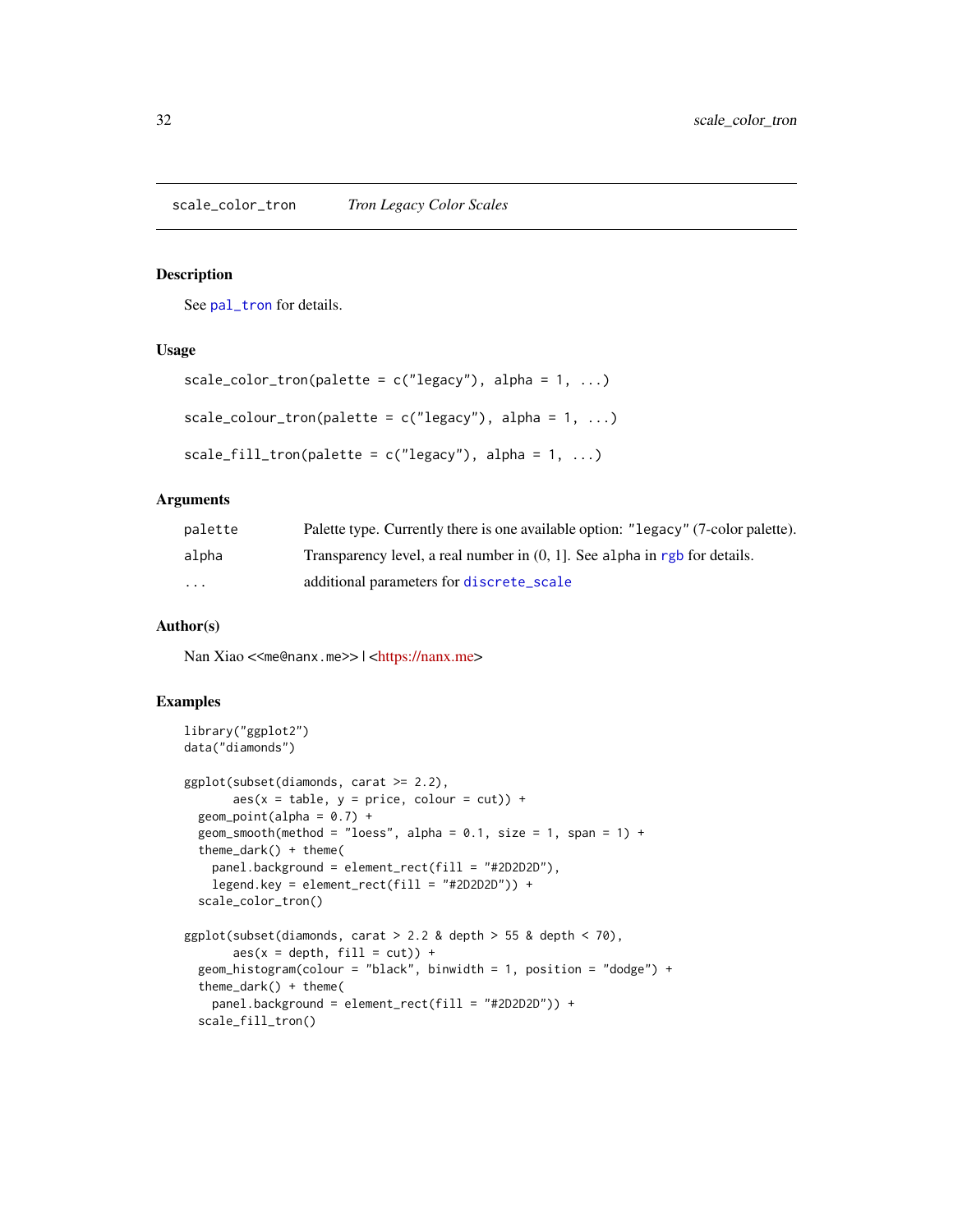<span id="page-32-0"></span>scale\_color\_uchicago *The University of Chicago Color Scales*

#### Description

See [pal\\_uchicago](#page-13-1) for details.

#### Usage

```
scale_color_uchicago(palette = c("default", "light", "dark"), alpha = 1,
  ...)
scale_colour_uchicago(palette = c("default", "light", "dark"), alpha = 1,
  ...)
scale_fill_uchicago(palette = c("default", "light", "dark"), alpha = 1, ...)
```
#### Arguments

| palette  | Palette type. There are 3 available options: "default" (9-color palette); "light"<br>(9-color light palette); "dark" (9-color dark palette). |
|----------|----------------------------------------------------------------------------------------------------------------------------------------------|
| alpha    | Transparency level, a real number in $(0, 1]$ . See alpha in rgb for details.                                                                |
| $\cdots$ | additional parameters for discrete_scale                                                                                                     |

#### Author(s)

Nan Xiao <<me@nanx.me>> | [<https://nanx.me>](https://nanx.me)

#### References

<http://communications.uchicago.edu/identity/color-palette>

```
library("ggplot2")
data("diamonds")
p1 = ggplot(subset(diamonds, carat >= 2.2),aes(x = table, y = price, colour = cut)) +geom\_point(alpha = 0.7) +geom_smooth(method = "loess", alpha = 0.1, size = 1, span = 1) +
  theme_bw()
p2 = ggplot(subset(diamonds, carat > 2.2 &amp; depth > 55 &amp; depth < 70,\text{aes}(x = \text{depth}, \text{ fill} = \text{cut})) +
  geom_histogram(colour = "black", binwidth = 1, position = "dodge") +
  theme_bw()
```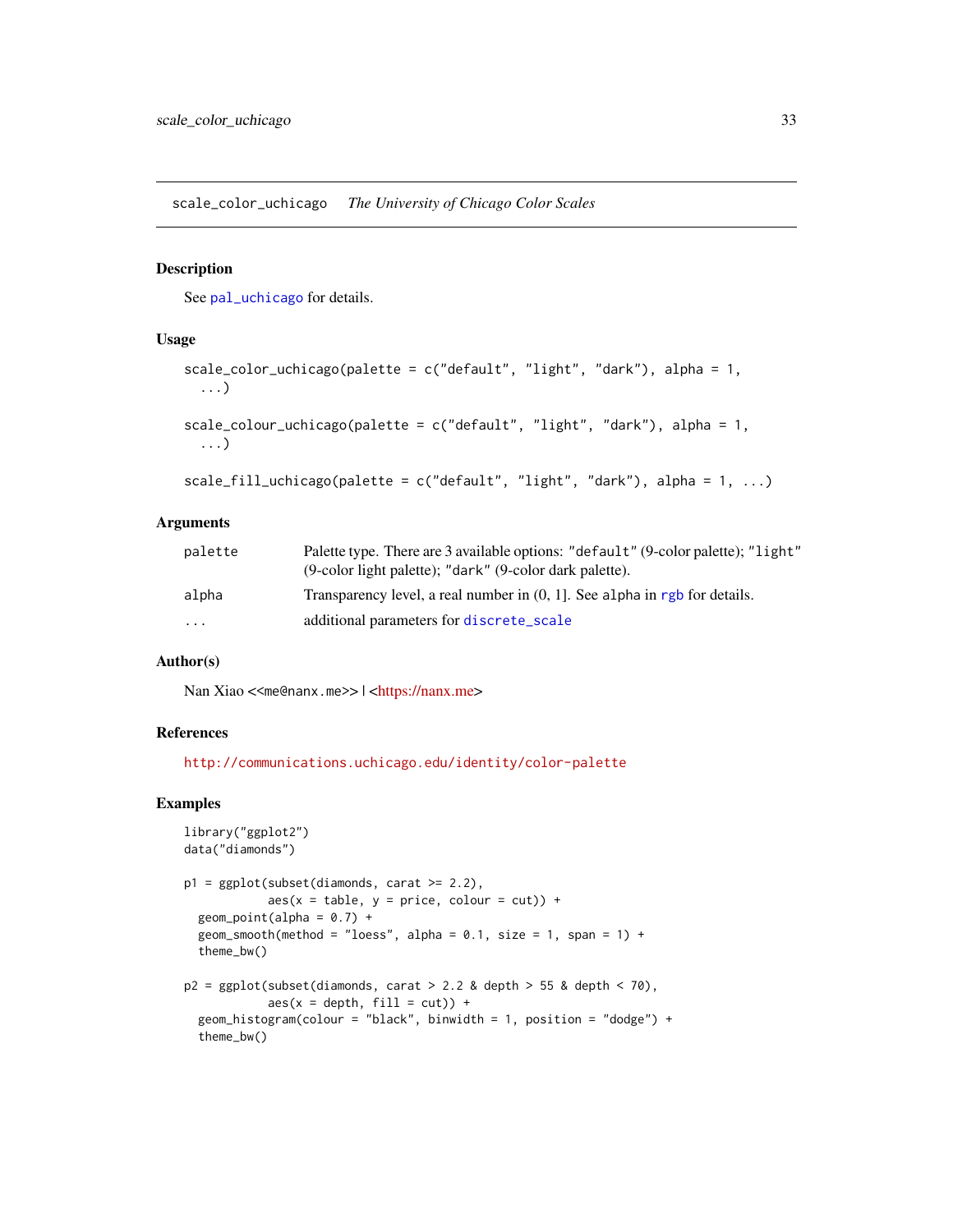```
p1 + scale_color_uchicago()
p2 + scale_fill_uchicago()
p1 + scale_color_uchicago(palette = "light")
p2 + scale_fill_uchicago(palette = "light")
p1 + scale_color_uchicago(palette = "dark")
p2 + scale_fill_uchicago(palette = "dark")
```
scale\_color\_ucscgb *UCSC Genome Browser Color Scales*

#### Description

See [pal\\_ucscgb](#page-14-1) for details.

#### Usage

```
scale\_color\_ucseph(palette = c("default"), alpha = 1, ...)
```

```
scale\_colour\_ucscgb(palette = c("default"), alpha = 1, ...)
```

```
scale_fill_ucscgb(palette = c("default"), alpha = 1, ...)
```
#### Arguments

| palette                 | Palette type. Currently there is one available option: "default" (26-color    |
|-------------------------|-------------------------------------------------------------------------------|
|                         | palette).                                                                     |
| alpha                   | Transparency level, a real number in $(0, 1)$ . See alpha in rgb for details. |
| $\cdot$ $\cdot$ $\cdot$ | additional parameters for discrete_scale                                      |

#### Author(s)

Nan Xiao <<me@nanx.me>> | [<https://nanx.me>](https://nanx.me)

```
library("ggplot2")
data("diamonds")
ggplot(subset(diamonds, carat >= 2.2),
      aes(x = table, y = price, colour = cut)) +geom\_point(alpha = 0.7) +
 geom_smooth(method = "loess", alpha = 0.1, size = 1, span = 1) +
 theme_bw() + scale_color_ucscgb()
ggplot(subset(diamonds, carat > 2.2 & depth > 55 & depth < 70),
      aes(x = depth, fill = cut)) +geom_histogram(colour = "black", binwidth = 1, position = "dodge") +
 theme_bw() + scale_fill_ucscgb()
```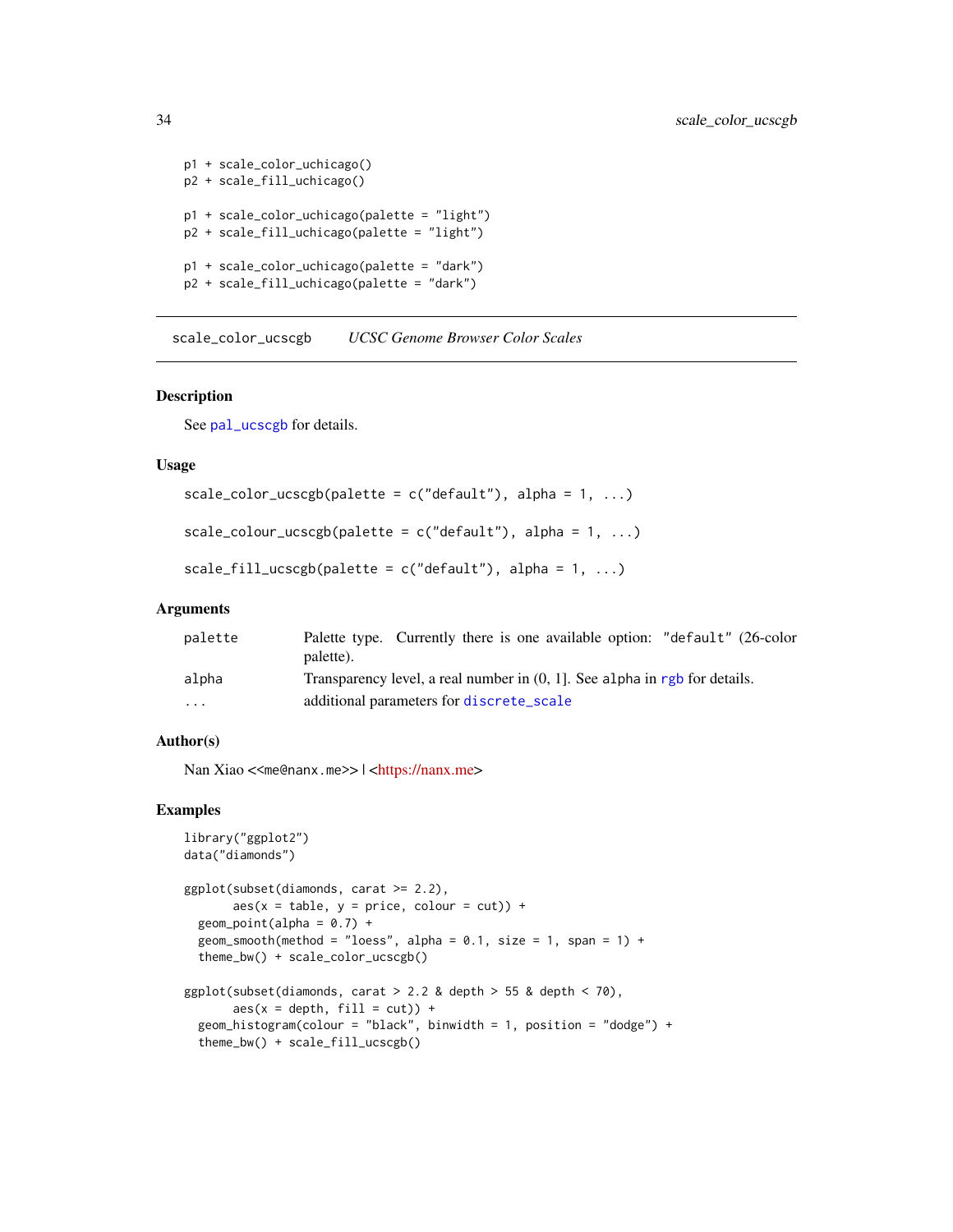# <span id="page-34-0"></span>**Index**

discrete\_scale, *[17,](#page-16-0) [18](#page-17-0)*, *[20–](#page-19-0)[25](#page-24-0)*, *[27–](#page-26-0)[34](#page-33-0)* ggsci-package, [2](#page-1-0) pal\_aaas, [3,](#page-2-0) *[17](#page-16-0)* pal\_d3, [4,](#page-3-0) *[18](#page-17-0)* pal\_futurama, [4,](#page-3-0) *[19](#page-18-0)* pal\_gsea, [5,](#page-4-0) *[20](#page-19-0)* pal\_igv, [6,](#page-5-0) *[21](#page-20-0)* pal\_jama, [6,](#page-5-0) *[22](#page-21-0)* pal\_jco, [7,](#page-6-0) *[23](#page-22-0)* pal\_lancet, [8,](#page-7-0) *[24](#page-23-0)* pal\_locuszoom, [8,](#page-7-0) *[25](#page-24-0)* pal\_material, [9,](#page-8-0) *[26](#page-25-0)* pal\_nejm, [10,](#page-9-0) *[27](#page-26-0)* pal\_npg, [11,](#page-10-0) *[28](#page-27-0)* pal\_rickandmorty, [11,](#page-10-0) *[29](#page-28-0)* pal\_simpsons, [12,](#page-11-0) *[30](#page-29-0)* pal\_startrek, [13,](#page-12-0) *[31](#page-30-0)* pal\_tron, [13,](#page-12-0) *[32](#page-31-0)* pal\_uchicago, [14,](#page-13-0) *[33](#page-32-0)* pal\_ucscgb, [15,](#page-14-0) *[34](#page-33-0)* rgb, *[3](#page-2-0)[–8](#page-7-0)*, *[10](#page-9-0)[–15](#page-14-0)*, *[17,](#page-16-0) [18](#page-17-0)*, *[20–](#page-19-0)[25](#page-24-0)*, *[27–](#page-26-0)[34](#page-33-0)* rgb\_gsea, [15](#page-14-0) rgb\_material, [16](#page-15-0) scale\_color\_aaas, [17](#page-16-0) scale\_color\_d3, [18](#page-17-0) scale\_color\_futurama, [19](#page-18-0) scale\_color\_gsea, [20](#page-19-0) scale\_color\_igv, [21](#page-20-0) scale\_color\_jama, [22](#page-21-0) scale\_color\_jco, [23](#page-22-0) scale\_color\_lancet, [24](#page-23-0) scale\_color\_locuszoom, [25](#page-24-0) scale\_color\_material, [26](#page-25-0) scale\_color\_nejm, [27](#page-26-0) scale\_color\_npg, [28](#page-27-0)

scale\_color\_rickandmorty, [29](#page-28-0)

scale\_color\_simpsons, [30](#page-29-0) scale\_color\_startrek, [31](#page-30-0) scale\_color\_tron, [32](#page-31-0) scale\_color\_uchicago, [33](#page-32-0) scale\_color\_ucscgb, [34](#page-33-0) scale\_colour\_aaas *(*scale\_color\_aaas*)*, [17](#page-16-0) scale\_colour\_d3 *(*scale\_color\_d3*)*, [18](#page-17-0) scale\_colour\_futurama *(*scale\_color\_futurama*)*, [19](#page-18-0) scale\_colour\_gsea *(*scale\_color\_gsea*)*, [20](#page-19-0) scale\_colour\_igv *(*scale\_color\_igv*)*, [21](#page-20-0) scale\_colour\_jama *(*scale\_color\_jama*)*, [22](#page-21-0) scale\_colour\_jco *(*scale\_color\_jco*)*, [23](#page-22-0) scale\_colour\_lancet *(*scale\_color\_lancet*)*, [24](#page-23-0) scale\_colour\_locuszoom *(*scale\_color\_locuszoom*)*, [25](#page-24-0) scale\_colour\_material *(*scale\_color\_material*)*, [26](#page-25-0) scale\_colour\_nejm *(*scale\_color\_nejm*)*, [27](#page-26-0) scale\_colour\_npg *(*scale\_color\_npg*)*, [28](#page-27-0) scale\_colour\_rickandmorty *(*scale\_color\_rickandmorty*)*, [29](#page-28-0) scale\_colour\_simpsons *(*scale\_color\_simpsons*)*, [30](#page-29-0) scale\_colour\_startrek *(*scale\_color\_startrek*)*, [31](#page-30-0) scale\_colour\_tron *(*scale\_color\_tron*)*, [32](#page-31-0) scale\_colour\_uchicago *(*scale\_color\_uchicago*)*, [33](#page-32-0) scale\_colour\_ucscgb *(*scale\_color\_ucscgb*)*, [34](#page-33-0) scale\_fill\_aaas *(*scale\_color\_aaas*)*, [17](#page-16-0) scale\_fill\_d3 *(*scale\_color\_d3*)*, [18](#page-17-0) scale\_fill\_futurama *(*scale\_color\_futurama*)*, [19](#page-18-0) scale\_fill\_gsea *(*scale\_color\_gsea*)*, [20](#page-19-0) scale\_fill\_igv *(*scale\_color\_igv*)*, [21](#page-20-0) scale\_fill\_jama *(*scale\_color\_jama*)*, [22](#page-21-0)